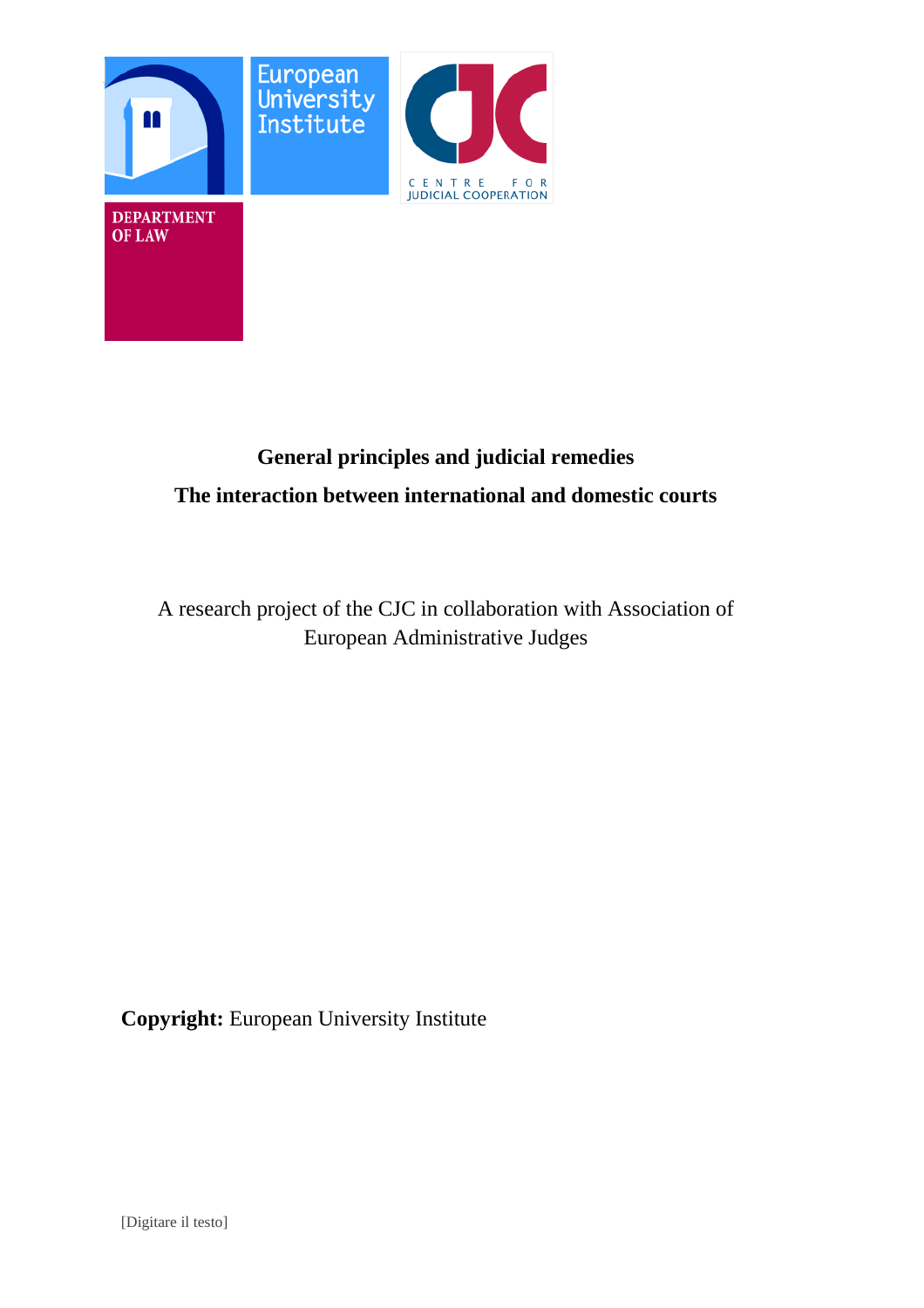## **INTRODUCTION**

#### **CONTEXT**

The topic of legal remedies is commonly described as falling under the procedural autonomy of Member States. However the exclusive competence of the Member States' legislators over the establishment of domestic legal remedies has been gradually limited by the growing EU legislation and the CJEU's jurisprudential development of the EU general principles of equivalence and effectiveness. These general principles were developed by the Court for the purpose of respecting the procedural margin of discretion of the Member States while at the same time ensuring an effective implementation of EU law. However, over time, the procedural margin of discretion of the Member States shrank under the impact of the development of European Fundamental Rights, requiring, in certain circumstances, also the introduction of new domestic legal remedies specifically designed to ensure respect of EU law. The entry into force of the EU Charter has further reshaped the boundaries of Member States' procedural autonomy over a wide range of substantive fields. Art. 47 of the Charter of Fundamental Rights of the EU has introduced additional procedural safeguards, *inter alia*, requiring an effective judicial remedy for each of the Charter's fundamental rights, unlike a mere legal remedy as required by Art. 13 ECHR.<sup>1</sup> The EU legislator has introduced several legal remedies within its various sectorial policies (e.g. consumer protection, unfair trade practices, environmental law, competition, asylum and migration, etc.). For instance, the EU has adopted as part of its specific policies - more or less precisely defined - legal remedies, as for example the Sales Directive 99/44 and the Consumer Rights Directive 11/83. In addition to these precise legal remedies introduced by EU legislation, national remedies have to respect certain general principles of EU law established by the CJEU, such as: effectiveness, dissuasiveness and proportionality.<sup>2</sup> These are principles that have to be applied by national courts and other Member States' public authorities, when acting within the scope of EU law.<sup>3</sup> This Project explores the implications, of the jurisprudentially developed EU general law principles of effectiveness, proportionality and dissuasiveness, on the domestic case law in the field of administrative sanctions and civil remedies. The Project will assess, in particular, the influence of these principles on the creation of new legal remedies, or on the modification of existing legal remedies by domestic courts. The jurisprudence collected for the Project "European Judicial Cooperation in the fundamental rights practice of national courts" (http://judcoop.eui.eu/data/?p=data ), has formed the basis of the starting premise of the present Project, namely that judicial interaction supports legal innovation benefiting common values and objectives, such as protection and promotion of fundamental rights.

#### **OBJECTIVES**

The project's main objective is to **analyze the impact of EU general principles of law, on judicial decision-making concerning choice of remedies and their precise application by national courts**. Although effective implementation of CJEU judgments and EU legislation requires concerted efforts of multiple actors, including courts, legislatures, executives and national human rights institutions (NHRIs), there have been cases where the lack of necessary implementing actions from the legislator or executive, have forced courts or NHRIs to take certain measures, thereby filling the gap, and, even on occasions, compelling national legislators to act. The project will explore jurisprudence from the EU Member States for the purpose of identifying the impact of the EU general principles of effectiveness,

2 See below.

<sup>1</sup> This provision of the Charter, should be read in conjunction with art. 19 (1) (2) TEU. Both are attached to this questionnaire. The right to an effective judicial remedy is both a general principle of EU law and a fundamental right provided by the EU Charter, which have a similar scope of application, see CJEU decision in Åkerberg Fransson case.

<sup>3</sup> See CJEU decision in Melloni.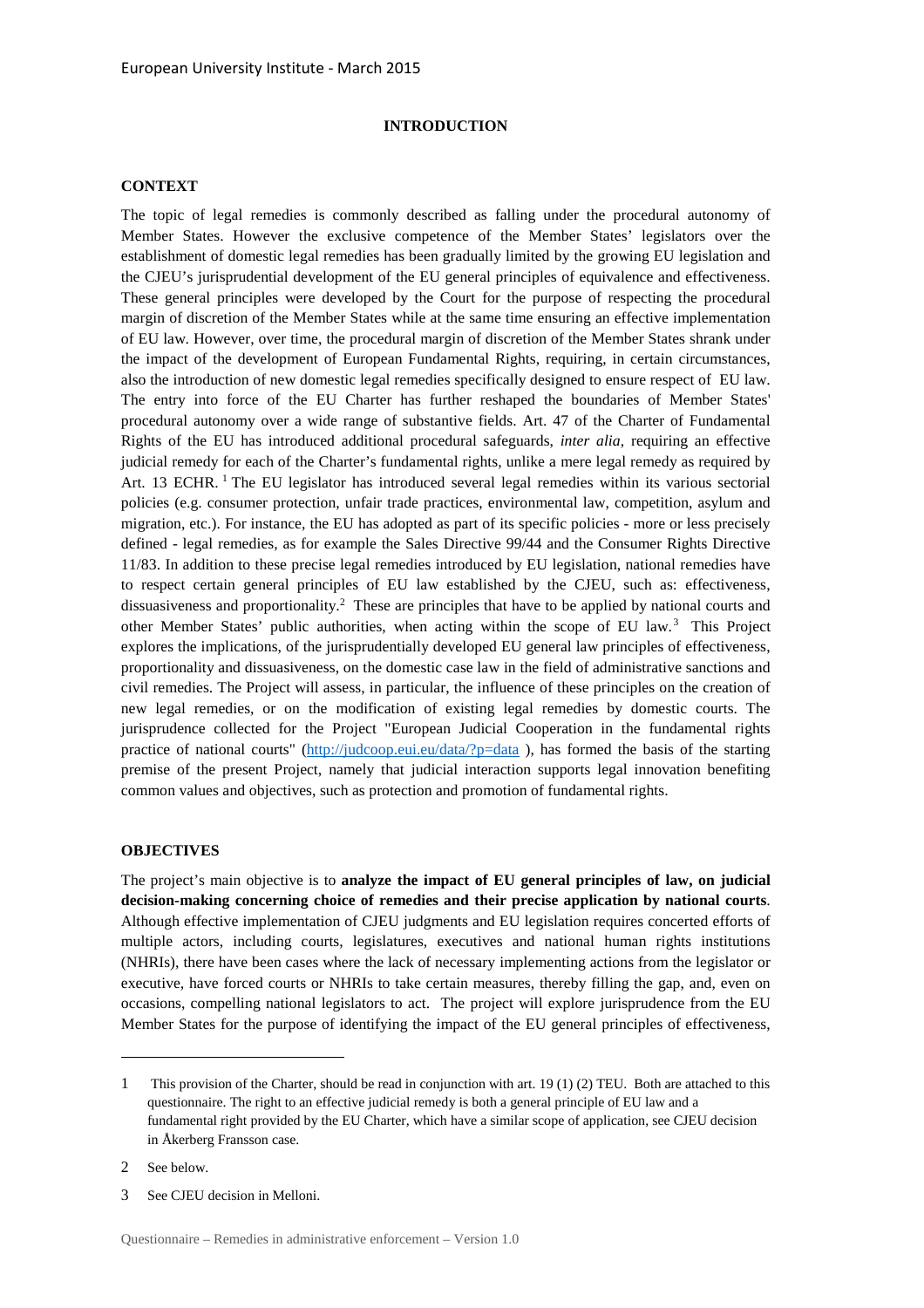dissuasiveness and proportionality on modelling national legal remedies. In order to ensure a comprehensive overview, examples from civil, criminal and administrative judicial adjudication will be selected. Collection of cases with the active contribution of 28 national judiciaries will provide the basis for one handbook and one set of guidelines to be used in training courses especially focused on transnational and comparative methodologies.

## **STRUCTURE OF THE PROJECT**

The project will address these questions by combining desk research, two questionnaires and the elaboration of the data in collaboration with the judge rapporteur and with other judges. The questionnaires will be sent to different bodies of the administrative, criminal, and civil judiciaries for each MS, and to some specialized private enforcers (for example, private dispute mechanisms in the field of advertising, or sport federations, as well as arbitrators).

Hence, the questionnaire is structured in a modular way: A common core of questions and a set of specific questions tailored to specific enforcement's regimes.

In the first stage the questionnaire will be drafted in collaboration with national judiciaries. Thereafter, the accuracy and width of the questionnaire, drafted on the basis of collaboration between academics and judges, will be tested by a significant number of countries selected according to the different legal traditions and system of administrative justices (approximately 10 countries) focusing on the sector specific section. The data coming from the questionnaires will be presented and discussed by the reporting judges with other judges and academics in workshops. The discussion will produce a new draft of the questionnaire which will be sent to the 28 Member States. The material from the questionnaires will then be jointly elaborated and analysed in training sessions that will highlight reasons and solutions to divergences in the practice of application of EU principles to remedies. These training sessions will result in the production of a handbook on the principles of EU concerning remedies in administrative and civil enforcement. Training sessions will take place in different locations in Europe gathering judges from groups of countries selected according to the identified divergences and convergences. The handbook will include a general part with references to relevant case law and national annexes that could be used in training courses for single and multiple countries. The project will include a database where summaries of the relevant national cases will be collected. The project duration will be approximately 2 years (2015/2016).

## **GUIDANCE FOR COUNTRY REPORTERS**

When answering the questionnaire, please describe the current state of case law in your country.

We would be grateful, if in your answers you could provide examples of and references to cases, especially from the following areas of law: environmental law, non-discrimination law, aliens law, competition, and utilities (e.g. telecommunication law). Please also indicate in the information provided if the answer to the questions in the various areas of law differs. Whenever possible, it would be highly useful if you could identify any differences as regards the application of the principles of effectiveness, proportionality and dissuasiveness in each of the aforementioned fields.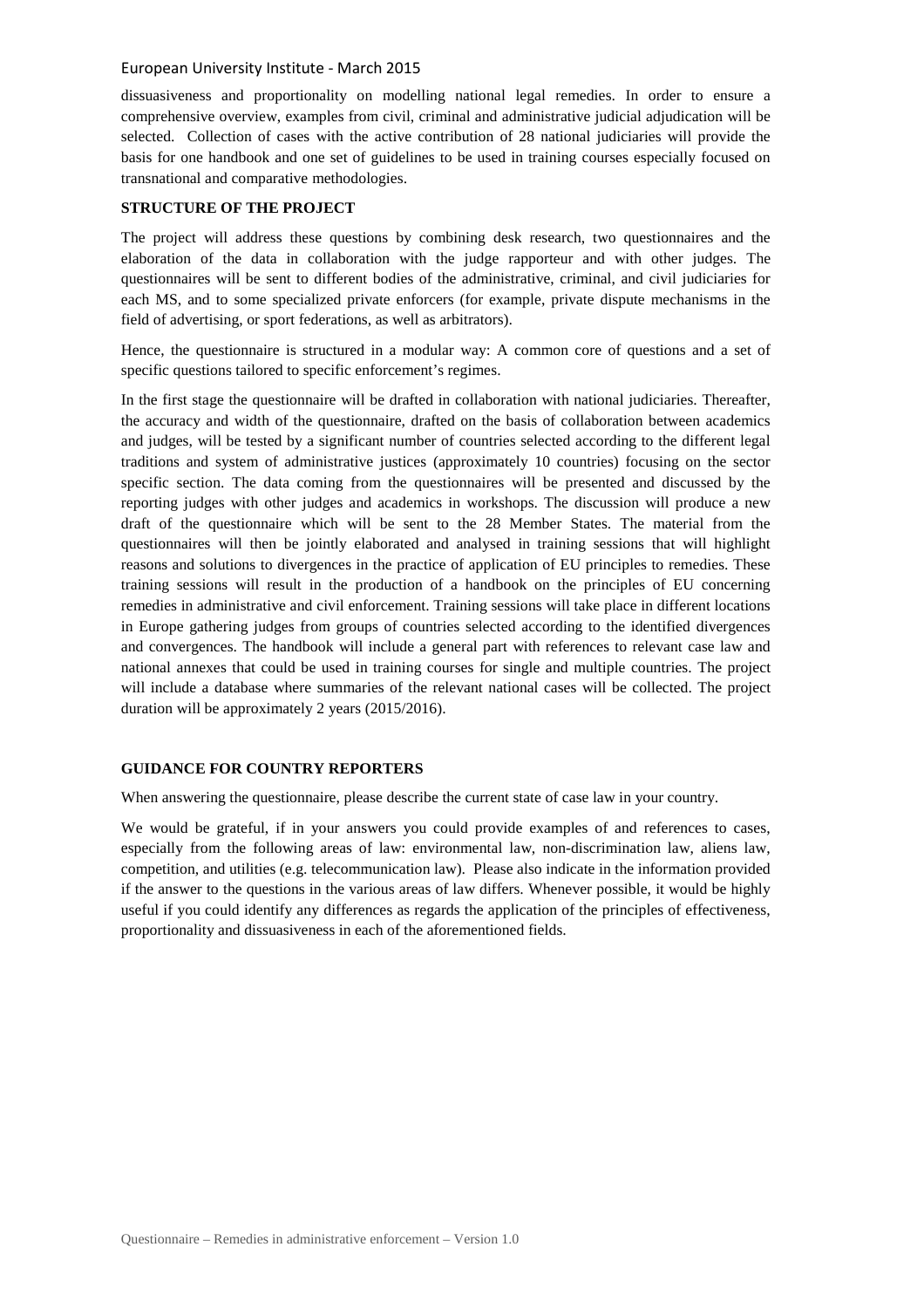## **THE FUNDAMENTAL ASSIGNMENT**

**Whether and how do principle of effectiveness, proportionality and dissuasiveness (or deterrence) impact on the relationship between criminal, civil, administrative and private (e.g. deontological) enforcement regimes?** 

## **Critical questions for the cross-sectoral assessment:**

To evaluate and assess this assignment a detailed analysis of the following questions will be required: 4

- **1)** Are the above mentioned principles applied similarly across different enforcement mechanisms or do they differ in civil, criminal and administrative adjudication? From a preliminary analysis, some differences emerge in the case law. Hence how are the principles applied in each enforcement system and how is their application coordinated?
- **2)** Do the principles restrict the national legislator's choice for the application of a particular sanctioning regime, in relation to a particular field? For example, does the proportionality system require national legislators, to consider the exclusion or limitation of criminal enforcement, in setting up the enforcement regime in different areas or in respect of specific breaches?
- **3)** Do the principles contribute to establishing a hierarchy or priority, of a specific enforcement/sanctioning regime, over other regimes? For example, is there a hierarchy between the criminal and the civil enforcement systems?
- **4)** How do general principles set by CJEU, influence judicial choices among remedies within the same enforcement regime? For example, does the principle of effectiveness as applied to remedy (right to an effective remedy) influence the choice between injunctive relief, declarations or damages in civil adjudication?
- **5)** How do general principles influence decisions over the severity of each sanction? For example, do the effectiveness and/or proportionality affect the amount of fines in criminal enforcement or the cap to damages in civil enforcement for pain and suffering?
- **6)** Does the judicial application of general principles vary across sectors? In particular is there a difference between fundamental rights, consumer protection and competition?

<sup>4</sup> The rapporteur will not have to address the following questions; however, when replying to the questionnaire they shall bear in mind the overall objective and the research questions.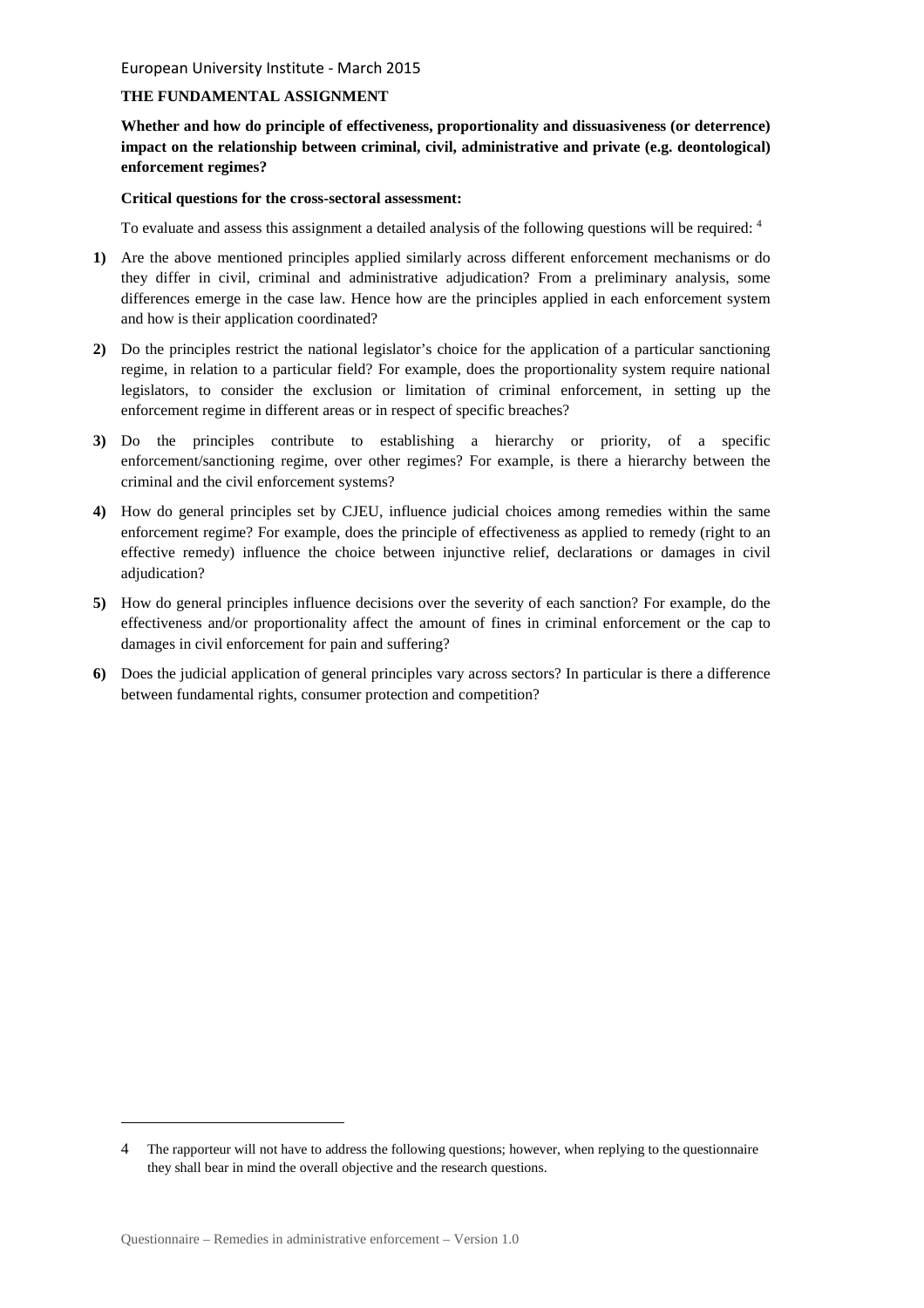## **BACKGROUND INFORMATION**

This questionnaire deals with "remedies". Remedies, in this context, mean legal consequences of an infringement of a criminal, civil or administrative nature, including fines, compensation, injunctions and declarations applied by administrative bodies. The subject matter of the questionnaire is confined to "remedies", that is the consequences which follow from the infringements of rules deriving from EUlaw or those which have been adopted by Member States in the implementation of EU-law.

"Remedies" include sanctions that punish the violators and measures that contribute to restore the harm or damage suffered by individuals as well as those institutes of procedural law that effect the protection of victims.<sup>5</sup> The focus will be (1) on those cases in which EU law does not provide for a specific type or set of remedies, and therefore leaves Member States with the choice of remedies, stating only that remedies (including penalties) shall be defined at national level according to the principles of proportionality, effectiveness, and dissuasiveness;<sup>6</sup> and (2) on those cases in which EU law provide for general remedies but leaves wide margin of maneuvre to Member States.<sup>7</sup>

The *Principle of effectiveness* requires national rules not to render 'virtually impossible' or 'excessively difficult' the exercise of a right granted under EU law,<sup>8</sup> including the right to an effective remedy for EU law infringement.

The *Principle of dissuasiveness* requires national authorities to adopt remedies for the infringement of EU law, which are effective to safeguard the objectives pursued by the EU law provision in question, and which genuinely deter the opposite or offending conduct.<sup>9</sup>

The *Principle of proportionality*, as a general principle of EU law, applicable in the context of national measures imposing remedies for the breach of EU law, mandates that limitations to the exercise of national remedies do not go beyond what is appropriate and necessary to attain the objective prescribed by the EU law provision in question.<sup>10</sup> Moreover, where the national system provides for several available measures, recourse must be given to the least onerous ones, having regard, on the one hand, to the possible disadvantages caused, but also, on the other hand, to the aims being pursued.<sup>11</sup>

## Case C-443/13, Reindl, ECLI:EU:C:2014:2370, paras. 38-40:

*"38 According to settled case-law, whilst the choice of penalties remains within their discretion, Member States must ensure that infringements of EU law are penalised under conditions, both procedural and substantive, which are analogous to those applicable to infringements of national law of a similar nature and importance and which, in any event, make the penalty effective, proportionate and dissuasive (see to that effect, judgment in Lidl Italia, C-315/05, EU:C:2006:736, paragraph 58,* 

- 9 See, Joined Cases C-387/02, C-391/02 and C-403/02, Silvio Berlusconi and Others, AG Kokott opinion para. 88-92, *infra*.
- 10 See Case C-443/13, Reindl, paras. 39, *Infra*.

 $\overline{a}$ 

11 Ibid., para. 40. See in the field of competition art. 7 Regulation 1/2003

<sup>5</sup> Note that other legal institutes may be relevant in terms of effective remedies, such as "*reasonable period of time within which the person concerned my exercise his or her right to effective remedy*" (Art. 27(2) of the Dublin III Regulation) or "*access to legal assistance and, where necessary, to linguistic assistance*" (Art. 27(4) of the Dublin III Regulation) or suspensive effect of the remedy (Art. 27(3) and (4) of the Dublin III Regulation).

<sup>6</sup> See ex plurimis Texdata C-418/11 "Member States must ensure in particular that infringements of EU law are penalised under conditions which make the penalty effective, proportionate and dissuasive."

<sup>7</sup> For instance, when an appeal procedure is set by an EU directive, but the time frame is left to the Member States.

<sup>8</sup> See Case C-63/01, Evans v. The Secretary of State for the Environment, Transport and the Regions, para 45, *infra*.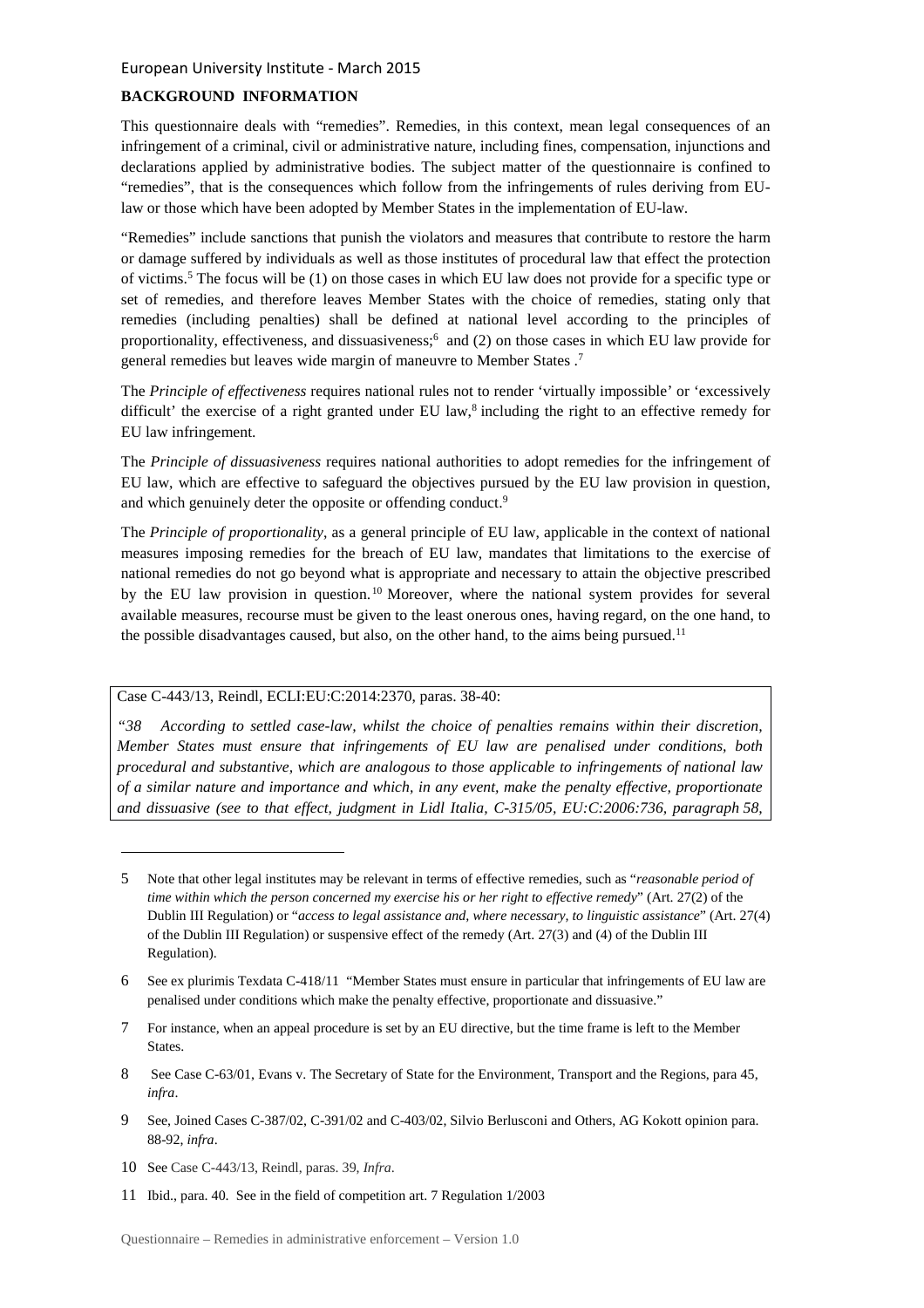*and Berlusconi and Others, C-387/02, C-391/02 and C-403/02, EU:C:2005:270, paragraphs 65 and the case-law cited).* 

*39 In the present case, the measures imposing penalties permitted under the national legislation at issue in the main proceedings must not exceed the limits of what is appropriate and necessary in order to attain the objectives legitimately pursued by that legislation; when there is a choice between several appropriate measures, recourse must be had to the least onerous, and the disadvantages caused must not be disproportionate to the aims pursued (see, judgment in Urbán, Case C-210/10, EU:C:2012:64, paragraph 24 and the case-law cited).* 

*40 In order to assess whether a penalty is consistent with the principle of proportionality, account must be taken of, inter alia, the nature and the degree of seriousness of the infringement which the penalty seeks to sanction and of the means of establishing the amount of the penalty (see judgment in Equoland, C-272/13, EU:2014:2091, paragraph 35)."* 

Joined Cases C-387/02, C-391/02 and C-403/02, Silvio Berlusconi and Others, AG Kokott opinion para. 88-92

"*Rules laying down penalties are effective where they are framed in such a way that they do not make it practically impossible or excessively difficult to impose the penalty provided for (and, therefore, to attain the objectives pursued by Community law). This follows from the principle of effectiveness, which, according to case-law, is applicable wherever a situation exhibits a connection with Community law, but there are no Community rules governing that situation (the appropriate procedure, for example) and the Member States therefore apply provisions of national law. In this regard, the principle of effectiveness obtains not only where an individual asserts his rights under Community law against a Member State but also, conversely, where a Member State transposes the provisions of Community law in relation to an individual.* 

*A penalty is dissuasive where it prevents an individual from infringing the objectives pursued and rules laid down by Community law.* What is decisive in this regard is not only the nature and level of the *penalty but also the likelihood of its being imposed. Anyone who commits an infringement must fear that the penalty will in fact be imposed on him. There is an overlap here between the criterion of dissuasiveness and that of effectiveness.* 

*A penalty is proportionate where it is appropriate (that is to say, in particular, effective and dissuasive) for attaining the legitimate objectives pursued by it, and also necessary. Where there is a choice between several (equally) appropriate penalties, recourse must be had to the least onerous. Moreover, the effects of the penalty on the person concerned must be proportionate to the aims pursued.* 

*The question whether a provision of national law contains a penalty which is effective, proportionate and dissuasive within the meaning defined above must be analysed by reference to the role of that provision in the legislation as a whole, including the progress and special features of the procedure before the various national authorities, in each case in which that question arises*."

Note: One of the tasks of the national court is to evaluate whether domestic expressly provided penalties are effective, proportionate and dissuasive under the guidance of CJEU.<sup>12</sup>

*Relevant legal provision:* 

<sup>12</sup> See Texdata C- 418/11 " 55 It is for the referring court to determine whether, under the system of penalties laid down by Paragraph 283 of the UGB, as amended by the BBG, breach of the obligation to disclose accounting documents is penalised under conditions, both procedural and substantive, which make the penalty effective, proportionate and dissuasive. However, the Court may provide the national court with all guidance on the interpretation of EU law that could be useful for its decision (*Asociaţia Accept*, paragraph 43 and the case-law cited)."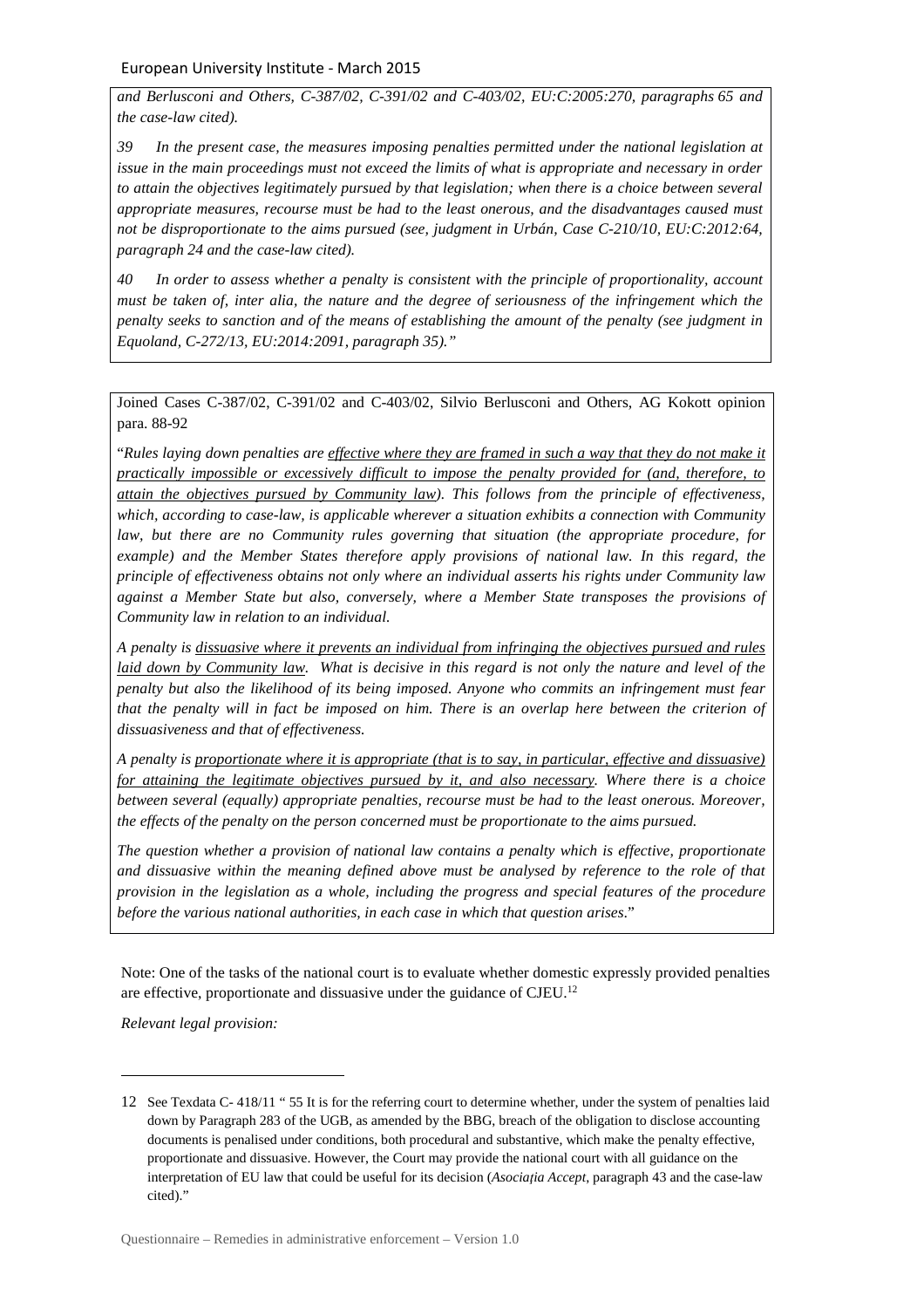Art. 47 Charter of Fundamental Rights of the European Union: Its relationship with **the principles of effectiveness and equivalence:** 

## Text of Article: "**Right to an effective remedy and to a fair trial**

1. Everyone whose rights and freedoms guaranteed by the law of the Union are violated has the right to an effective remedy before a tribunal in compliance with the conditions laid down in this Article.

2. Everyone is entitled to a fair and public hearing within a reasonable time by an independent and impartial tribunal previously established by law. Everyone shall have the possibility of being advised, defended and represented.

3. Legal aid shall be made available to those who lack sufficient resources in so far as such aid is necessary to ensure effective access to justice."

The principle of effectiveness has to be read together with the principle of equivalence, although depending on circumstances each may have an individual application. The latter requires that, where Member States enact national rules to provide effective remedies for breach of EU law, these rules, including procedural ones, must comply with the principle of equivalence. <sup>13</sup> As such, national authorities, including judicial bodies, must ensure that domestic rules on remedies are not less favorable and are applied without distinction, whether the case concerns an EU law infringement or a national law one.<sup>14</sup>

Case C-63/01, Evans v. The Secretary of State for the Environment, Transport and the Regions, ECLI:EU:C:2003:650, para. 45.

*"It is settled case-law that in the absence of Community rules governing the matter it is for the domestic legal system of each Member State to designate the courts and tribunals having jurisdiction and to lay down the detailed procedural rules governing actions for safeguarding rights which individuals derive from Community law, provided, however, that such rules are not less favorable than those governing similar domestic actions (the principle of equivalence) and do not render virtually impossible or excessively difficult the exercise of rights conferred by Community law (the principle of effectiveness) (see, in particular, Case C-120/97 Upjohn [1999] ECR I-223, paragraph 32)."*

C-63/08, Pontin vT—Comalux SA, ECLI:EU:C:2009:666, on the restriction of remedies available to women dismissed during pregnancy

*"44 Those requirements of equivalence and effectiveness embody the general obligation on the Member States to ensure judicial protection of an individual's rights under Community law. They apply both as regards the designation of the courts and tribunals having jurisdiction to hear and determine actions based on Community law and as regards the definition of detailed procedural rules (see Impact, paragraphs 47 and 48).* 

*45 The principle of equivalence requires that the national rule at issue be applied without distinction, whether the infringement alleged is of Community law or national law, where the purpose and cause of action are similar (Case C-326/96 Levez [1998] ECR I-7835, paragraph 41). However, that principle is not to be interpreted as requiring Member States to extend their most favorable rules to all actions brought in the field of employment law (see Levez, paragraph 42). In order to establish whether the principle of equivalence has been complied with, it is for the national court, which alone has direct knowledge of the procedural rules governing actions in the field of domestic law, to determine whether the procedural rules intended to ensure that the rights derived by individuals from Community law are safeguarded under domestic law comply with that principle and to consider both the purpose and the essential characteristics of allegedly similar domestic actions (see Levez, paragraphs 39 and 43, and* 

<sup>13</sup> See Case C-63/01, Evans, para 45.

<sup>14</sup> See C-63/08, *Pontin vT—Comalux SA,* paras. 44-47, *infra*.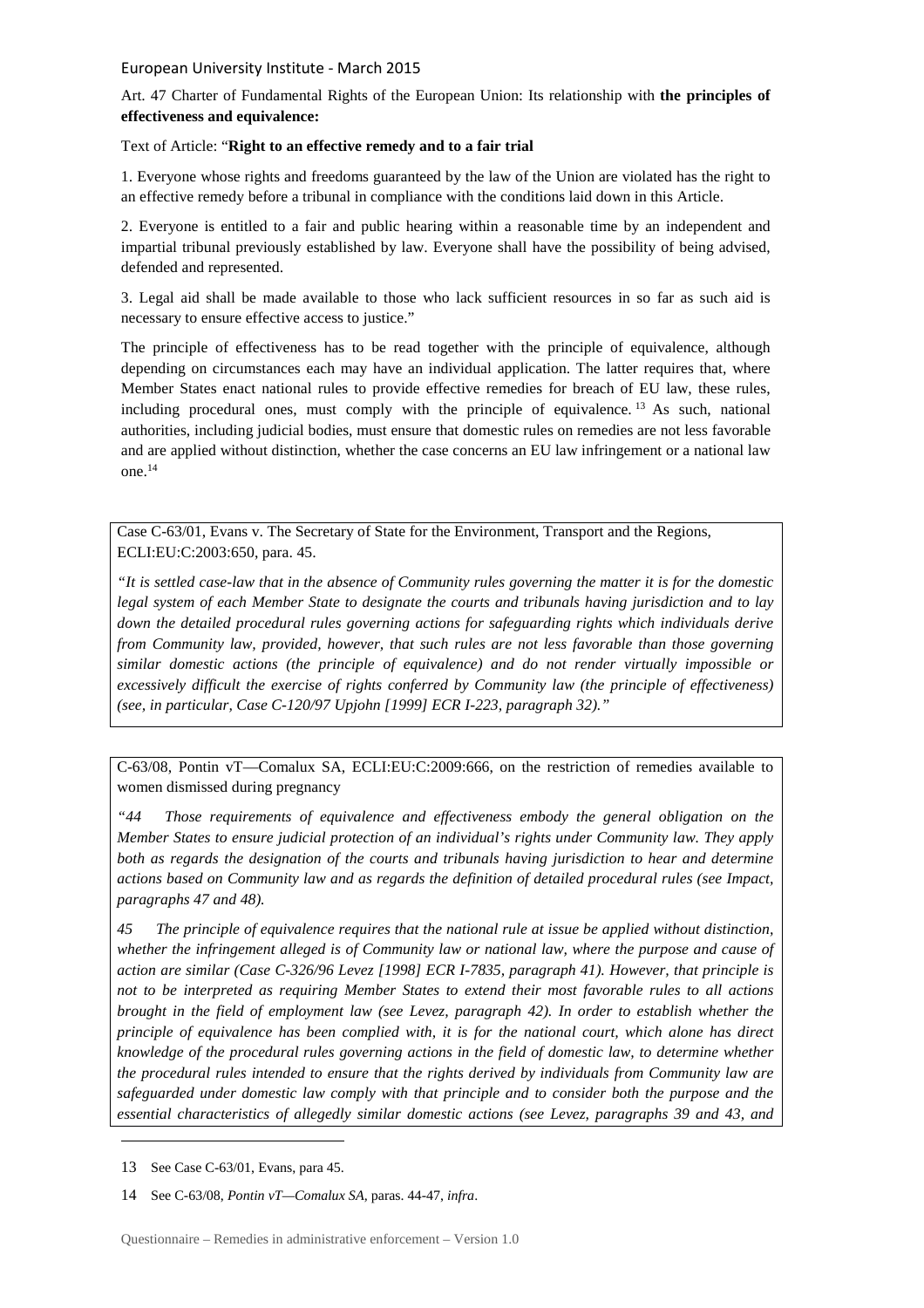*Case C-78/98 Preston and Others [2000] ECR I-3201, paragraph 49). For that purpose, the national court must consider whether the actions concerned are similar as regards their purpose, cause of action and essential characteristics (see, to that effect, Preston and Others, paragraph 57).[…]* 

*47 As regards the principle of effectiveness, it is apparent from the Court's case-law that cases which raise the question whether a national procedural provision renders the exercise of an individual's rights under the Community legal order practically impossible or excessively difficult must similarly be analysed by reference to the role of that provision in the procedure, its conduct and its special features, viewed as a whole, before the various national instances. In that context, it is necessary to take into consideration, where relevant, the principles which lie at the basis of the national legal system, such as the protection of the rights of the defence, the principle of legal certainty and the proper conduct of the proceedings (see Case C-426/05 Tele2 Telecommunication [2008] ECR I-685, paragraph 55, and caselaw cited).[…]*

*49 Lastly, as is apparent from settled case-law, it is not for the Court to rule on the interpretation of national law, that being exclusively for the national court, which must, in the present case, determine whether the requirements of equivalence and effectiveness are met by the provisions of the relevant national legislation (see Angelidaki and Others, paragraph 163). However, the Court, when giving a preliminary ruling, may, where appropriate, provide clarification designed to give the national court guidance in its interpretation (see Case C-53/04 Marrosuand Sardino [2006] ECR I-7213, paragraph 54; Case C-180/04 Vassallo [2006] ECR I-7251, paragraph 39; and the order of 12 June 2008 in Case C-364/07 Vassilakis and Others, paragraph 143).*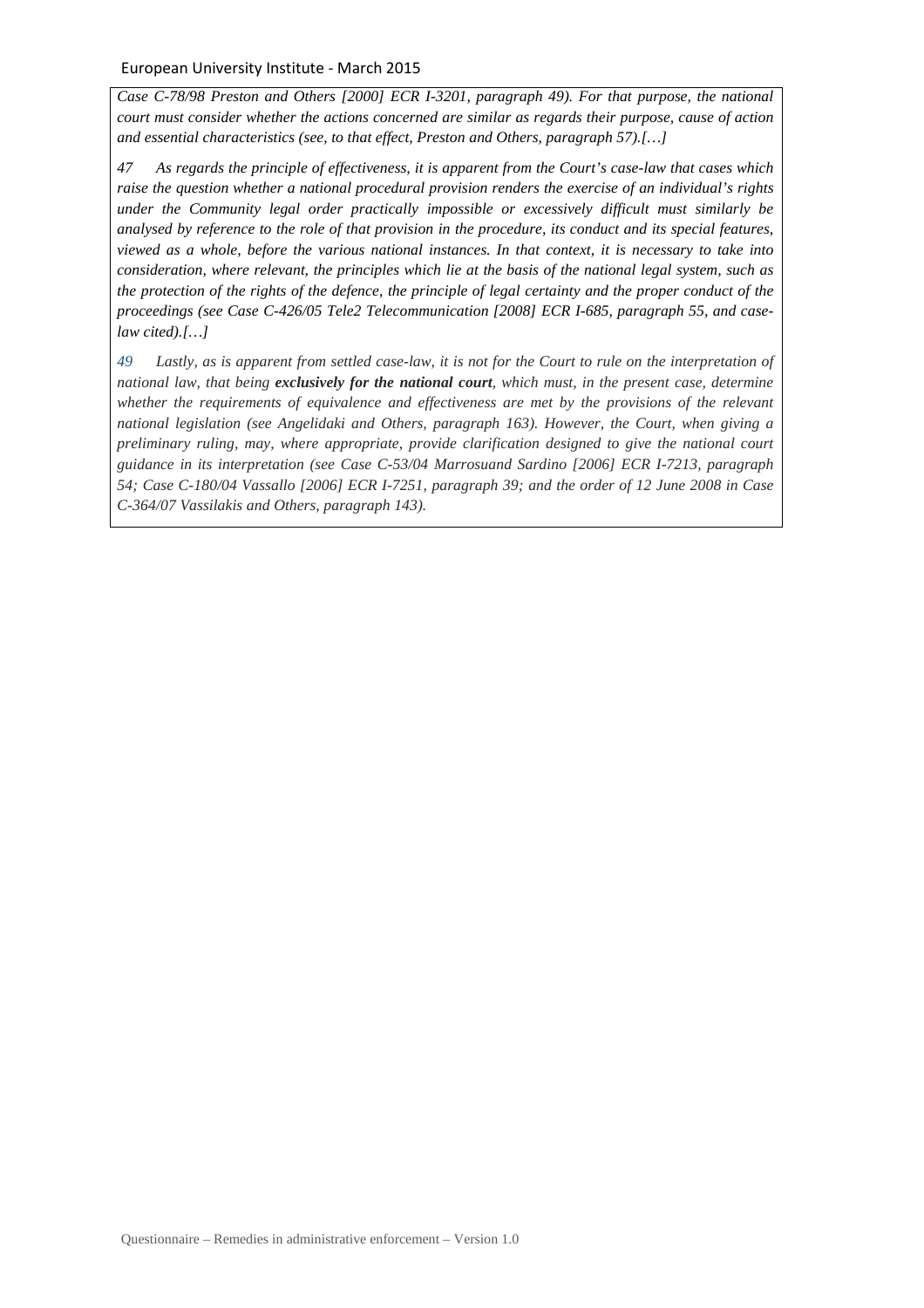## **Questionnaire prepared by the Centre for Judicial Cooperation (CJC) in collaboration with**

## **the Association of European Administrative Judges (AEAJ)**

## **PART 1 The role of the national courts**

**Q1:** Are there national legislation or soft law guidelines defined by the executive or by the judiciary itself, concerning the criteria to be followed when choosing:

- between several types of remedies (e.g. the grant of injunctions, the imposition of fines, expulsion or entry bans and detention or other limitation of freedom of movement), and
- when deciding about the severity of the sanction (e.g. the amount of the fine, the temporary or final suspension of the economic activity, the period of entry bans or deprivation of liberty)?

Please give examples (especially in environmental law, non-discrimination law, aliens law, and utilities (e.g. telecommunication law)), drawn from such legislation and such guidelines, if they exist.

----------------------------------------------------------------------------------------------------------------------------- ----------------------------------------------------------------------------------------------------------------------------- -----------------------------------------------------------------------------------------------------------------------------  $-1-\frac{1}{2}$ ----------------------------------------------------------------------------------------------------------------------------- -----------------------------------------------------------------------------------------------------------------------------

**(a.)** Are soft law guidelines followed by national courts?

- Sometimes
- Always
- Never
- Nearly Never

Please explain.

**Q2:** Does the legislation/soft law guidelines concerning remedies usually make explicit reference to effectiveness, proportionality and dissuasiveness? If so, do they specify how these principles should be applied?

----------------------------------------------------------------------------------------------------------------------------- ----------------------------------------------------------------------------------------------------------------------------- ----------------------------------------------------------------------------------------------------------------------------- ----------------------------------------------------------------------------------------------------------------------------- -----------------------------------------------------------------------------------------------------------------------------  $-1-\frac{1}{2}$ 

**Q3: What would a national court do if the national legislation, did not provide for a remedy and/or did not indicate specifically how the principles should be applied**? See, for instance, on the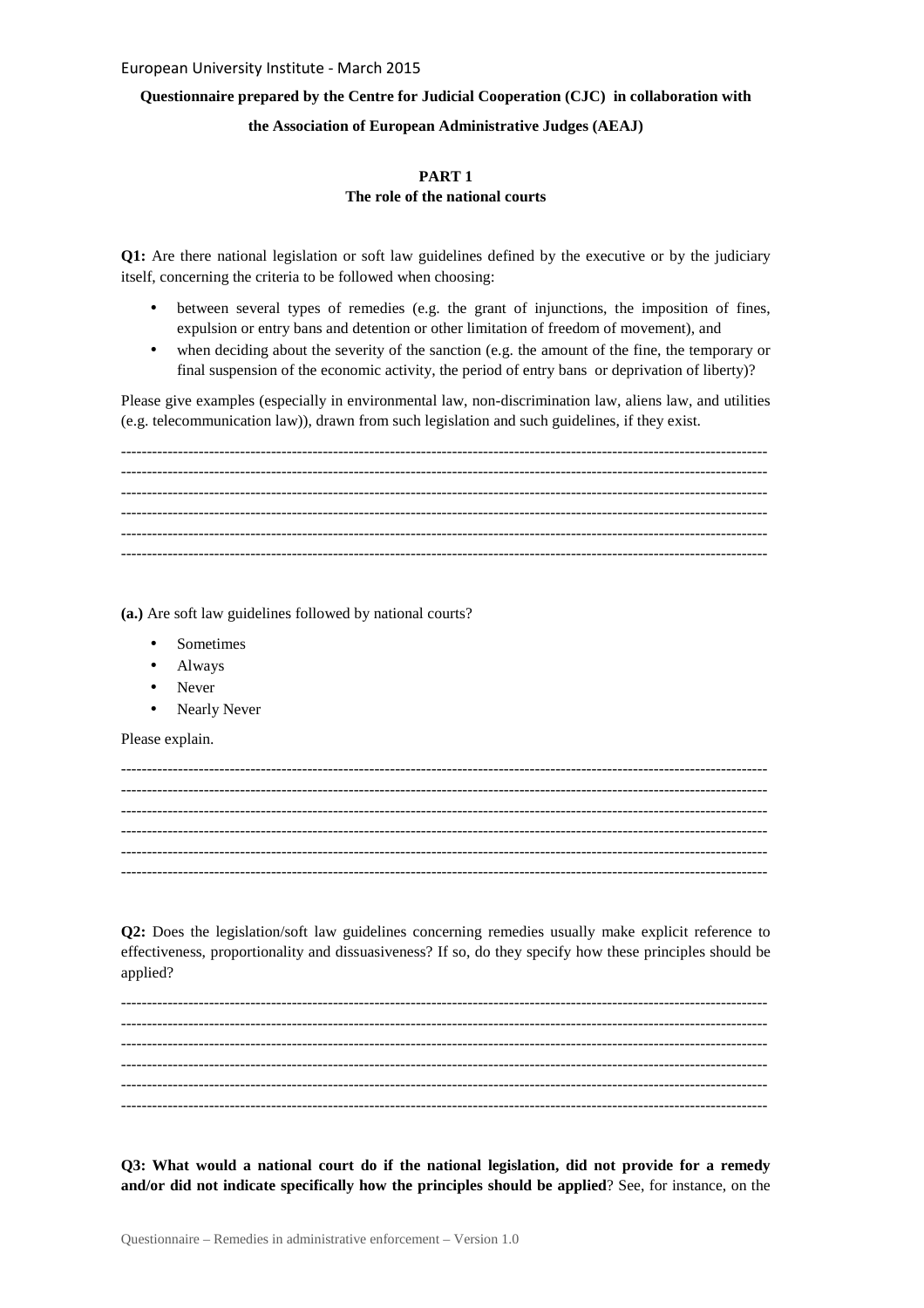application of remedy for breach of EU law, case C- 591/10, *Littlewoods Retail Ltd<sup>15</sup>* and Case C-565/11, *Irimie<sup>16</sup>)* 

## **Q4: Gap filling.**

 $\overline{a}$ 

**(a.)**. **When national rules give no guidance on effectiveness, proportionality and dissuasiveness, can the national court fill the gap** (e-g. the judge select the remedy and determines its content) ? If so under which conditions can the court do so and define the criteria used for effectiveness, proportionality and dissuasiveness? What is the allocation of gap filling power between the public administration (including independent regulatory authorities) on the one hand and the court on the other hand? (See Joined cases C-362/13, C-363/13 and C-407/13 *Fiamingo<sup>17</sup>*)

Is the gap filling power limited by the criminal nature of the offence? Please differentiate between areas of law/situations in which the principle *"nulla poena sine lege"* applies and other areas of law where the infringement is not of a criminal nature.

*[Note for the rapporteur:* We assume that when the administrative infringement is of criminal nature the judicial gap filling function is limited or non-existing. But please confirm whether this is so.]

**----------------------------------------------------------------------------------------------------------------------------- ----------------------------------------------------------------------------------------------------------------------------- ----------------------------------------------------------------------------------------------------------------------------- -----------------------------------------------------------------------------------------------------------------------------**

 *27 In the absence of EU legislation, it is for the internal legal order of each Member State to lay down the conditions in which such interest must be paid, particularly the rate of that interest and its method of calculation (simple or 'compound' interest). Those conditions must comply with the principles of equivalence and effectiveness; that is to say that they must not be less favourable than those concerning similar claims based on provisions of national law or arranged in such a way as to make the exercise of rights conferred by the EU legal order practically impossible (see, to that effect, San Giorgio, paragraph 12; Weber's Wine World, paragraph 103; and Case C-291/03 MyTravel [2005] ECR I-8477, paragraph 17*)".

16 Case C-565/11, Irimie, ECLI:EU:C:2013:250:"*26 As regards the principle of effectiveness, that principle requires, in a situation of repayment of a tax levied by a Member State in breach of European Union law, that the national rules referring in particular to the calculation of interest which may be due should not lead to depriving the taxpayer of adequate compensation for the loss sustained through the undue payment of the tax (see Littlewoods Retail and Others, paragraph 29)*"

17 Joined Cases C-362/13, C-363/13 and C-407/13, Fiamingo v Rete Ferroviaria Italiana SpA, ECLI:EU:C:2014:2044:"*62 Furthermore, where, as in the present case, EU law does not lay down any specific penalties in the event that instances of abuse are nevertheless established, it is incumbent on the national authorities to adopt measures that are not only proportionate, but also sufficiently effective and a sufficient deterrent to ensure that the measures taken pursuant to the Framework Agreement are fully effective (see, in particular, Angelidaki and Others, EU:C:2009:250, paragraph 158, and the orders in Affatato, C-3/10, EU:C:2010:574, paragraph 45, and Papalia, EU:C:2013:873, paragraph 20).*

 *63 While, in the absence of relevant EU rules, the detailed rules for implementing such measures are a matter for the domestic legal order of the Member States, under the principle of their procedural autonomy, they must not, however, be less favourable than those governing similar domestic situations (principle of equivalence) or render impossible in practice or excessively difficult the exercise of rights conferred by EU law (principle of effectiveness) (see, in particular, Angelidaki and Others, EU:C:2009:250, paragraph 159, and the orders in Affatato, EU:C:2010:574, paragraph 46, and Papalia, EU:C:2013:873, paragraph 21).*"

<sup>15</sup> Case C- 591/10,Littlewoods Retail Ltd and Others, ECLI:EU:C:2012:478: "*26 It follows from that case-law that the principle of the obligation of Member States to repay with interest amounts of tax levied in breach of EU law follows from that law.*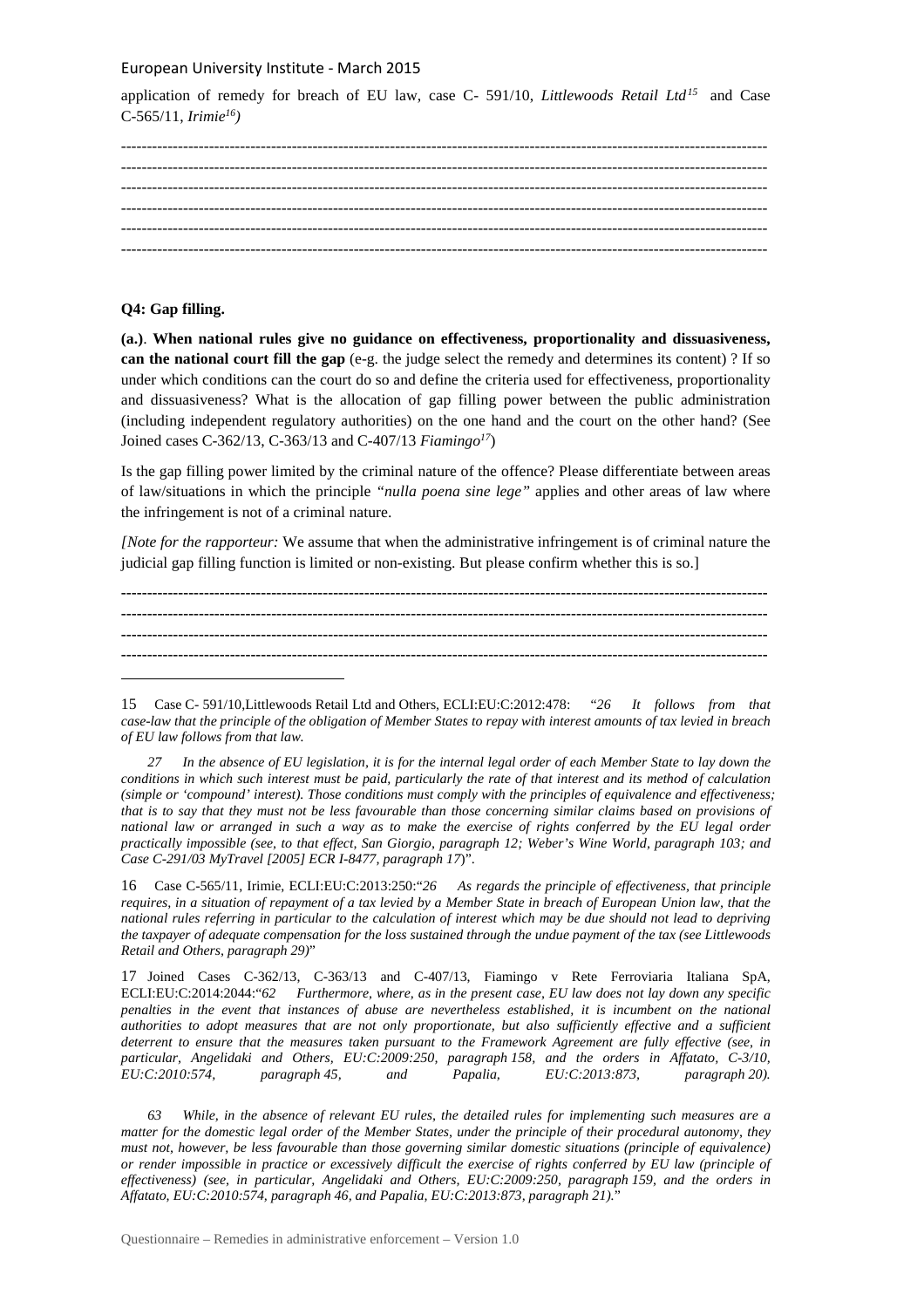(b.) Who should fill the legislative gap according to the national law: the administration or the judiciary?

(i) Neither

(ii) Only the administration

(iii) Only the judiciary

(iv) Both the judiciary and the administration.

Please, explain.

(c.) Judicial gap filling. If the reply was (iii) or (iv) in question (b) above, meaning that a judicial gap filling power related to remedies is recognized to courts, what are its limits? In ensuring the principle of effectiveness of EU legislation, would the court take into consideration also the effectiveness of related European fundamental rights? Would a court in your country be able to raise issue of the conformity with the principle of effectiveness and European fundamental rights ex officio? (e.g. inhuman or degrading treatment due to the living conditions in the holding centre of illegal entry migrants).

(c.1) Can the court modify the conditions set out in legislation for access to or content of an existing remedy? E.g. modify the temporal limitation of access to courts, invoke certain factual or legal circumstances that expand access to court or legal aid, modify the effects, the length or the conditions of an injunction.

(c.2) Can the court create a new remedy to fully implement the principle of effectiveness? In the affirmative case, please provide examples of newly created remedies.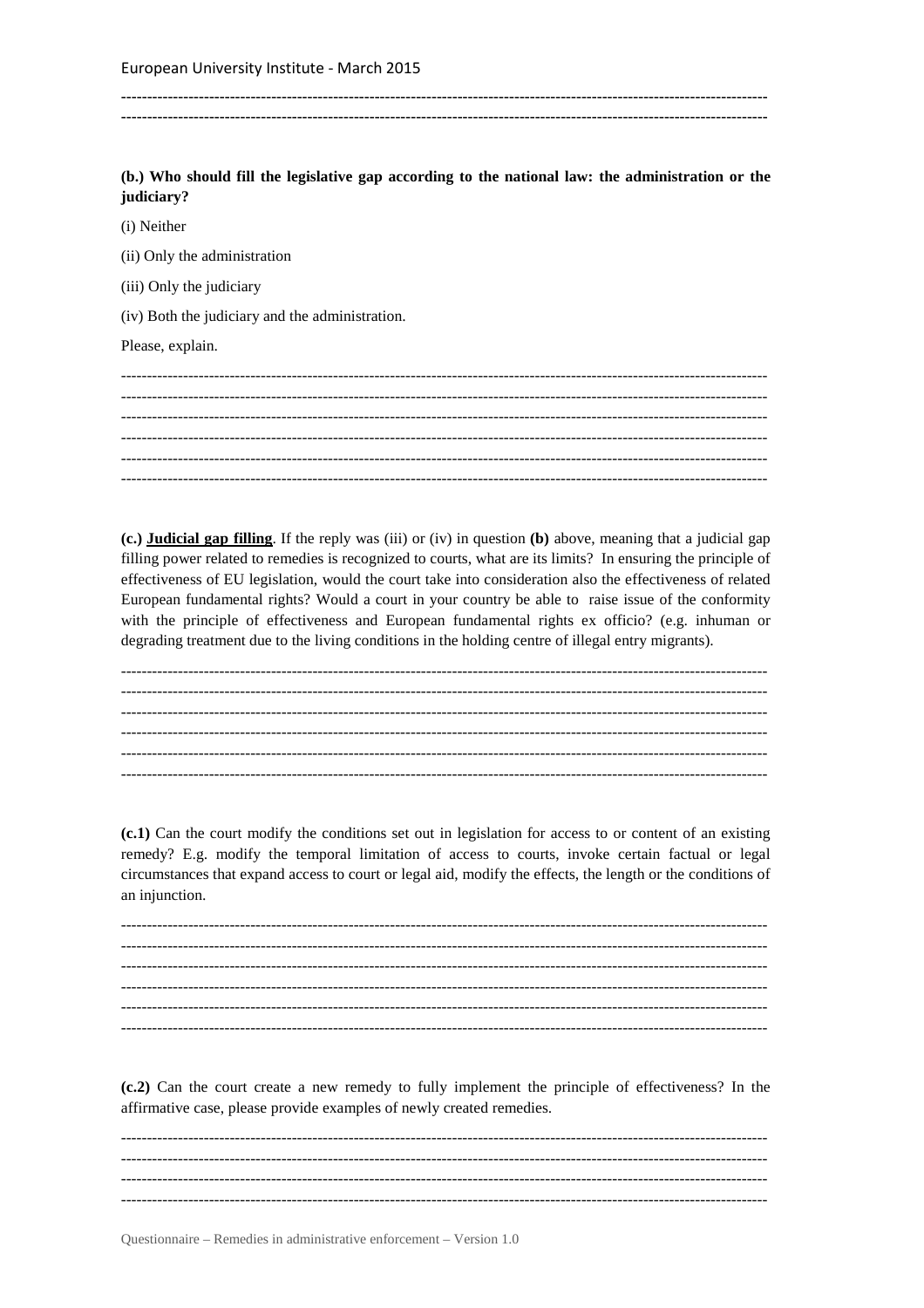**(c.3)** Are there any other factors limiting the gap filling power of courts, in relation to remedies? E.g. is there a correlation with the possibility to use discretionary power by the administration? How would administrative discretion limit the gap filling judicial power?

-----------------------------------------------------------------------------------------------------------------------------

 $-$ 

----------------------------------------------------------------------------------------------------------------------------- ----------------------------------------------------------------------------------------------------------------------------- ----------------------------------------------------------------------------------------------------------------------------- ----------------------------------------------------------------------------------------------------------------------------- ----------------------------------------------------------------------------------------------------------------------------- -----------------------------------------------------------------------------------------------------------------------------

**(d.) Gap filling by the administration.** If the reply was (ii) or (iv) in question **(b)** above, meaning that the gap filling power is conferred to the administration, do courts make reference to the EU principles when reviewing the exercise of that power?

*Example*: Suppose that legislation does not indicate which measures have to be taken, in order to protect sites adjacent to those which are unlawfully polluted, and the administration conditions the use of those sites on the adoption of precautionary measures. Are these measures subject to the "review of compliance" with the principles of effectiveness, proportionality and dissuasiveness, by national courts?<sup>18</sup>

*Example:* Suppose that remedies against air pollution are not foreseen by legislation despite noncompliance with EU legislation, is the public administration allowed to take measures such as car restriction or ban and what is the control of judges on such measures?

----------------------------------------------------------------------------------------------------------------------------- ----------------------------------------------------------------------------------------------------------------------------- ----------------------------------------------------------------------------------------------------------------------------- ----------------------------------------------------------------------------------------------------------------------------- ----------------------------------------------------------------------------------------------------------------------------- -----------------------------------------------------------------------------------------------------------------------------

**Q5. Evaluating the conflicts between national legislation implementing EU law and the principles of effectiveness, proportionality and dissuasiveness.**

<sup>18</sup> See C-379/08 Erg: "*78 In exceptional circumstances, such as those described at paragraphs 72 and 73 above, Directive 2004/35 must be interpreted as allowing the competent authority to require the operators on the land adjacent to the whole shoreline at which the remedial measures are directed to implement those measures themselves. 79 Directive 2004/35 does not specify the precise conditions under which the competent authority may require the operators concerned to take the remedial measures identified by the authority. In such circumstances, it is for each Member State to determine those conditions, which must, first, seek to attain the objective of the directive, as set out in Article 1 thereof, namely to prevent and remedy environmental damage and, second, comply with EU law, in particular its general principles.* 

 *<sup>83</sup> As the Italian Government correctly observed, the competent authority has a legitimate right, pending the implementation of environmental remedial measures determined by it, to take any appropriate measures in order to prevent the environmental situation deteriorating further in the area in which such measures are put into effect, or indeed, pursuant to the precautionary principle, to prevent the occurrence or resurgence of further environmental damage in sites adjacent to the areas at which such measures are directed*."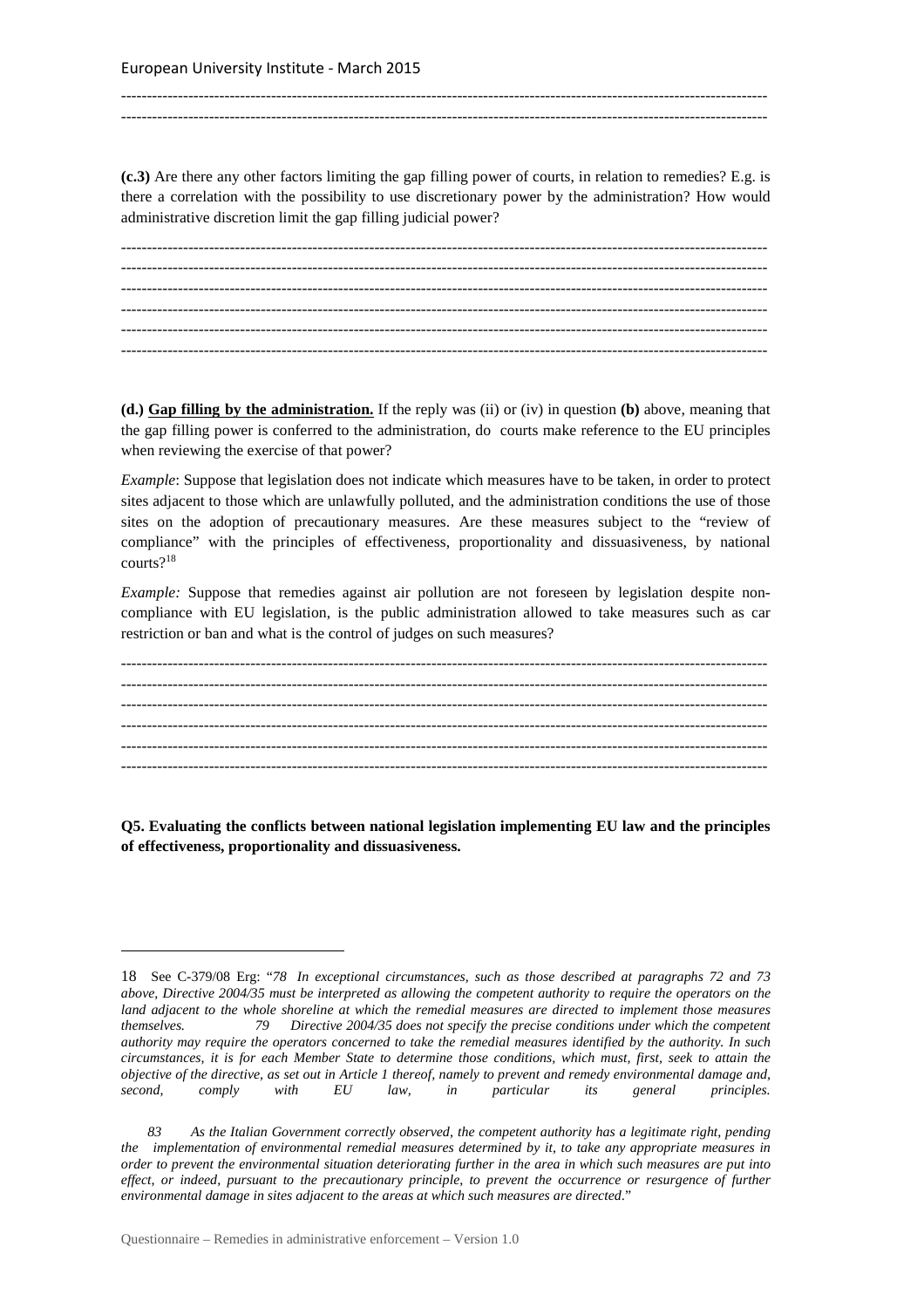[*Note for the rapporteur:* Here there is national legislation concerning remedies but it conflicts with the principles. See Case C-81/12, *Asociatia ACCEPT<sup>19</sup>* and Case C- 331/13 *Nicula.<sup>20</sup>*]

## **(a.1) Assessing the role of EU principles over sanctions: general questions.**

The set of examples above illustrates a potential conflict between national laws and the principles: What are the available techniques which a national judge can use, so as to ensure compliance with EU law?

Can the national court 'deviate' from national legislation?

If yes:

 $\overline{a}$ 

- Would the national judge interpret national law according to the above mentioned principles and thus modify the national remedy?
- Could the national law be dis-applied and if so, could the judge issue an order containing a 'new remedy'?
- Other hypothesis?

----------------------------------------------------------------------------------------------------------------------------- ----------------------------------------------------------------------------------------------------------------------------- ----------------------------------------------------------------------------------------------------------------------------- -----------------------------------------------------------------------------------------------------------------------------  $-1.1$  $-1-\frac{1}{2}$ 

## **(a.2) Assessing the role of effectiveness on sanctions: Penalties have to be effective<sup>21</sup>** .

<sup>19</sup> Case C-81/12, Asociaţia ACCEPT, ECLI:EU:C:2013:275, nyr.: "*73 […] Article 17 of Directive 2000/78 must be interpreted as meaning that it precludes national rules by virtue of which, where there is a finding of discrimination on grounds of sexual orientation within the meaning of that directive, it is possible only to impose a warning such as that at issue in the main proceedings where such a finding is made after the expiry of a limitation period of six months from the date on which the facts occurred where, under those rules, such discrimination is not sanctioned under substantive and procedural conditions that render the sanction effective, proportionate and dissuasive. It is for the national court to ascertain whether such is the case regarding the rules at issue in the main proceedings and, if necessary, to interpret national law as far as possible in light of the wording and the purpose of that directive in order to achieve the result envisaged by it.*"

<sup>20</sup> See Case C-331/13 Nicula, ECLI:EU:C:2012:478, on the remedy system to repay the tax levied in breach of EU law: "*37 In addition, the effect of that system is to exempt the national authorities from the requirement to take account of the interest payable to the taxpayer for the period between the date of the undue levying of the pollution tax and the repayment thereof, and, accordingly, does not satisfy the requirement set out in paragraph 29 of the present judgment.*

In those circumstances, it is clear that a system of repayment such as that at issue in the main *proceedings does not make it possible for individuals effectively to exercise their right under EU law to seek repayment of a tax levied in breach of EU law.*"

<sup>21</sup> See Texdata C- 418/11: "*51 In particular, the Court has held that the severity of penalties must be commensurate with the seriousness of the infringements for which they are imposed, in particular by ensuring a genuinely deterrent effect, while respecting the general principle of proportionality (see, by analogy, Case C-81/12 Asociaţia Accept [2013] ECR I-0000, paragraph 63 and the case-law cited)*."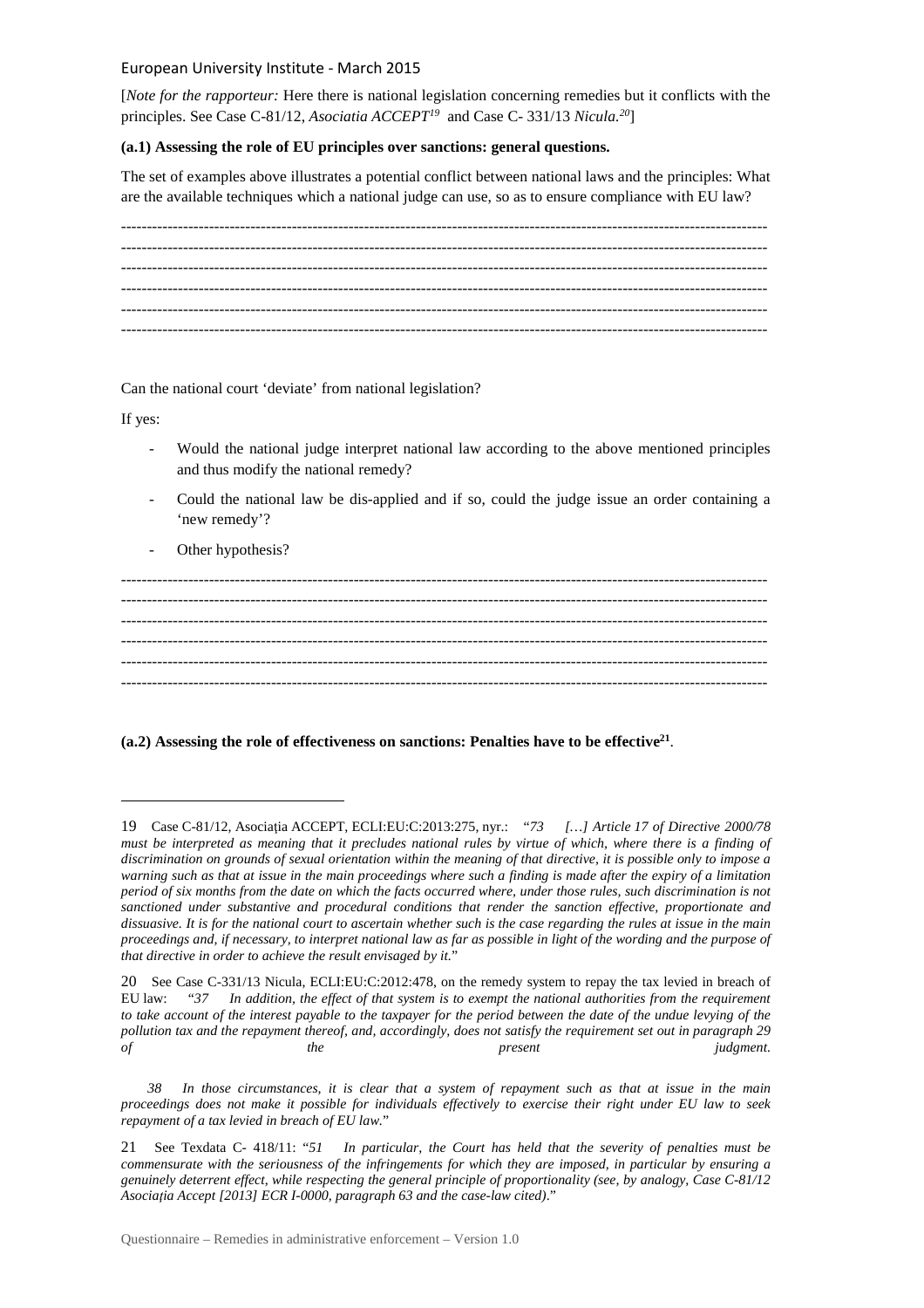When applying national legislation, if the judge identifies a conflict with the principle of effectiveness and the specific domestic provisions at issue, what are the most common 'tools' available to her to address this conflict?

*Example:* A driver causes a traffic accident. Regardless of criminal/civil sanctions, can the court add an additional penalty to those stated by the law, for example the suspension/ withdrawal of the driving licence of a driver, on the basis of effectiveness and dissuasiveness of sanctions?

*Example*: Suppose that administrative fines are foreseen in case of breach of species protection legislation. The level of fines does not provide adequate incentives to adopt precautionary measures. Could judges increase fines in order to ensure compliance?

*Example*: In case of a third country national who has not respected the domestic procedural time limit for lodging an appeal against the first court order of removal, would the court automatically reject the appeal, or on the basis of circumstantial evidence accept the appeal introduced after the expiry of the procedural time limit? What would these circumstances be (e.g. third country national was not informed in a language (s)he understands about the first instance decision, etc.)?

----------------------------------------------------------------------------------------------------------------------------- ----------------------------------------------------------------------------------------------------------------------------- ----------------------------------------------------------------------------------------------------------------------------- ----------------------------------------------------------------------------------------------------------------------------- ----------------------------------------------------------------------------------------------------------------------------- -----------------------------------------------------------------------------------------------------------------------------

Does the principle of legality play a role in the decision of the court? If so, how? ( the question is meant to address the problem of judicial discretion over the definition of remedies).

----------------------------------------------------------------------------------------------------------------------------- ----------------------------------------------------------------------------------------------------------------------------- ----------------------------------------------------------------------------------------------------------------------------- ----------------------------------------------------------------------------------------------------------------------------- ----------------------------------------------------------------------------------------------------------------------------- -----------------------------------------------------------------------------------------------------------------------------

## **(a.3) Assessing the role of proportionality on sanctions: Penalties have to be proportionate.**

When applying national legislation if the judge identifies a conflict between the principle of proportionality and the specific provisions at issue, what are the most common 'tools' available to address this conflict? [see for instance, Dublin III Regulation (604/2013), in Art 28 (2)]

*Example*: National law imposes a fine somewhere between  $\epsilon$ 1000 to 3000 (Euro). After scrutinizing the proportionality requirement, the judge reaches the conclusion that even the lesser amount is too high: Can the judge reduce the fine below the minimum threshold established by the law, in accordance with the principle of proportionality?

*Example*: National law defines a time span for the temporary suspension of the activities of a factory, polluting the environment to somewhere between 60 days and 6 months. The judge believes that the minimum closure period violates the principle of proportionality ( too long!). Can the judge decrease the period of suspension below 60 days by applying the principle of proportionality?

Can the court do it directly or does it first have to ask for a preliminary reference from the CJEU? What are the criteria upon which the court has to make the decision?

----------------------------------------------------------------------------------------------------------------------------- ----------------------------------------------------------------------------------------------------------------------------- ----------------------------------------------------------------------------------------------------------------------------- ----------------------------------------------------------------------------------------------------------------------------- ----------------------------------------------------------------------------------------------------------------------------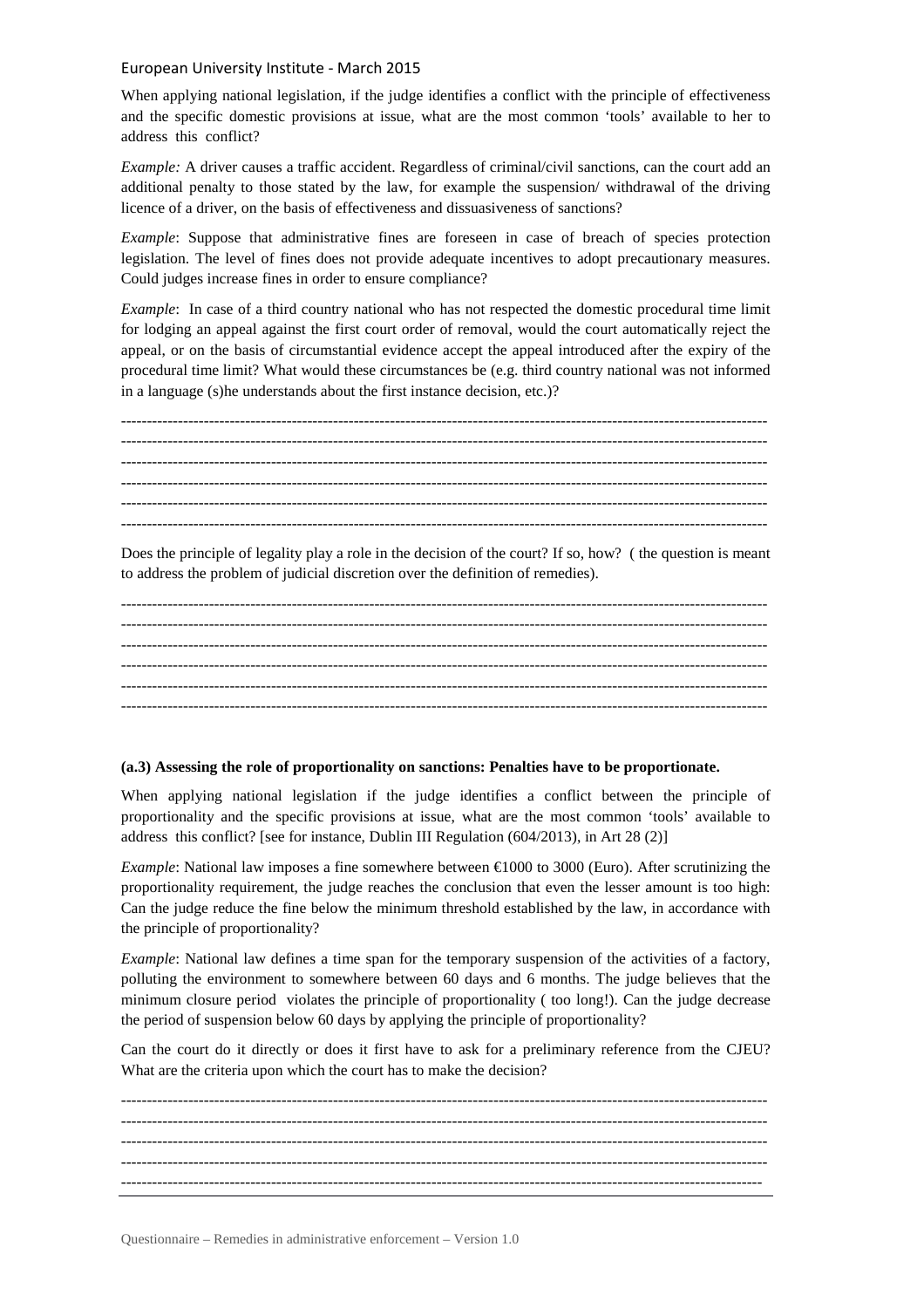Does the principle of legality play a role in the decision of the court? If so, how? ( the question is meant to address the problem of judicial discretion over the definition of remedies).

----------------------------------------------------------------------------------------------------------------------------- ----------------------------------------------------------------------------------------------------------------------------- ----------------------------------------------------------------------------------------------------------------------------- ----------------------------------------------------------------------------------------------------------------------------- ----------------------------------------------------------------------------------------------------------------------------

## **(a.4) Assessing the role of dissuasiveness on sanctions: Penalties have to be dissuasive.**

When assessing the dissuasiveness of a particular sanction what are the criteria to be used by the national court?

----------------------------------------------------------------------------------------------------------------------------- --------------------------------------------------------------------------------------------------------------------------- ---------------------------------------------------------------------------------------------------------------------------- ----------------------------------------------------------------------------------------------------------------------------

*Example*: National law defines a fine for a violation of food safety law, ranging between €1000 and 3000 (Euro). The judge believes that even the higher threshold is not sufficient to dissuade enterprises from producing/marketing dangerous foodstuff. Can she issue a fine higher than €3000 claiming that national law is not conforming to the principle of dissuasiveness? If not is there any remedy available to her to promote true deterrence.

*Example*: National law defines a time span for the temporary suspension of the activities of a factory polluting the environment to between 30 days and 6 months. The judge believes that even the longest period is too short and that it does not comply with the principle of dissuasiveness. Can the national judge increase the time of suspension beyond 6 months by applying the principle of dissuasiveness?

Can the court modify the sanction directly or does the judge first have to ask for a preliminary reference from the CJEU to assess the conflict of national law with the principle of dissuasiveness?

Does the principle of legality play a role in the decision of the court? If so, how? ( the question is meant to address the problem of judicial discretion over the definition of remedies).

----------------------------------------------------------------------------------------------------------------------------- -----------------------------------------------------------------------------------------------------------------------------  $-1.1$ ----------------------------------------------------------------------------------------------------------------------------- ----------------------------------------------------------------------------------------------------------------------------- -----------------------------------------------------------------------------------------------------------------------------

**(a.5)** Is the evaluation of compatibility between national law and EU principles, solved differently if the sanction is criminal in nature, as that term is understood in accordance with the case law of the CJEU and ECtHR? How does the '*ne bis in idem'* principle play out?

----------------------------------------------------------------------------------------------------------------------------- ----------------------------------------------------------------------------------------------------------------------------- ----------------------------------------------------------------------------------------------------------------------------- -----------------------------------------------------------------------------------------------------------------------------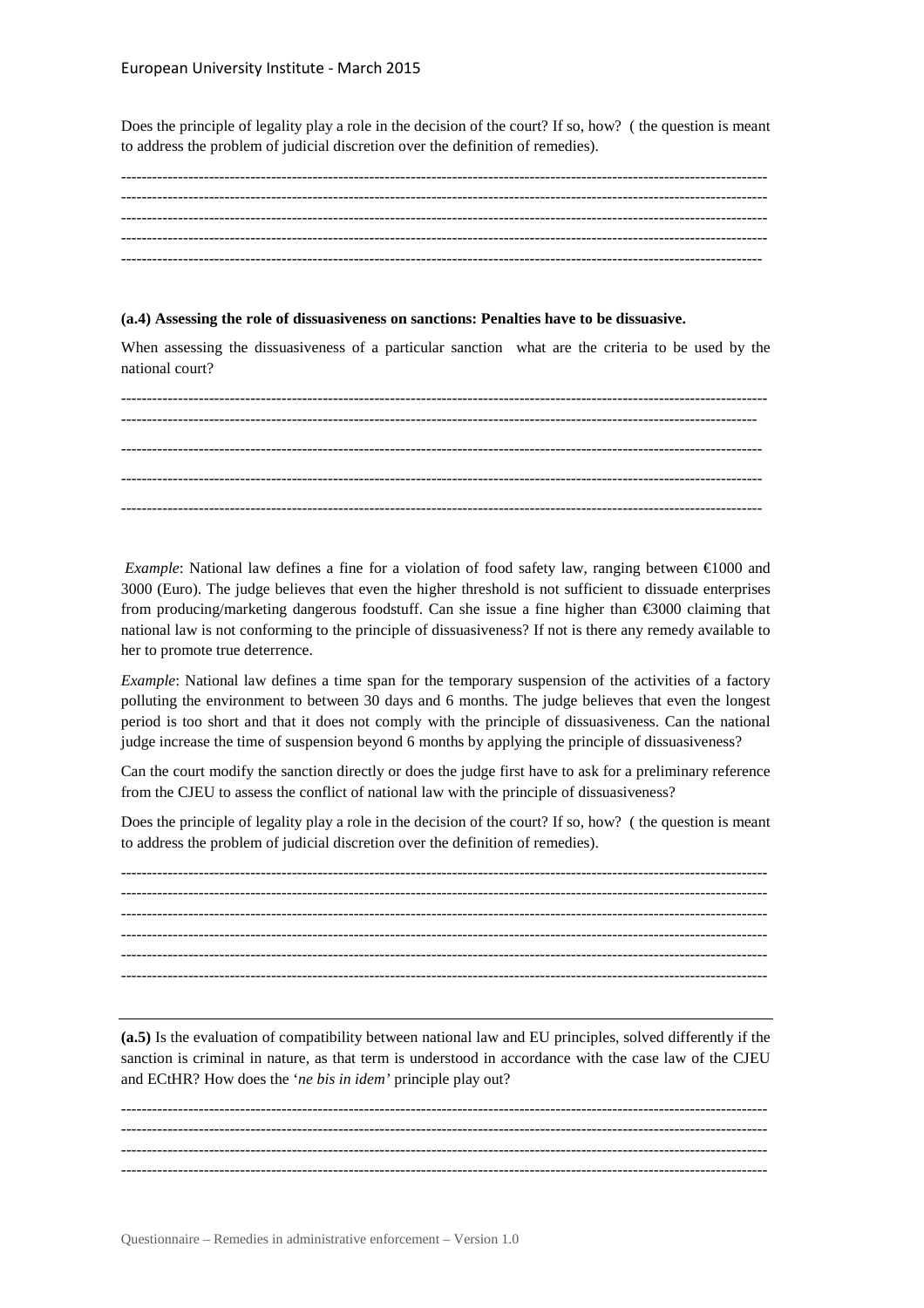(a.6) Is the evaluation of compatibility between national law and EU principles solved differently in different fields/areas of administrative law? For instance, is the principle of proportionality or that of deterrence implemented through a different test, in different fields or areas of such law? Please provide examples from your case law.

(a.7) When applying these principles in court, please quantify the relevance of each principle while defining remedies on the basis of the current case law (from  $1 \text{ to } 3$ )?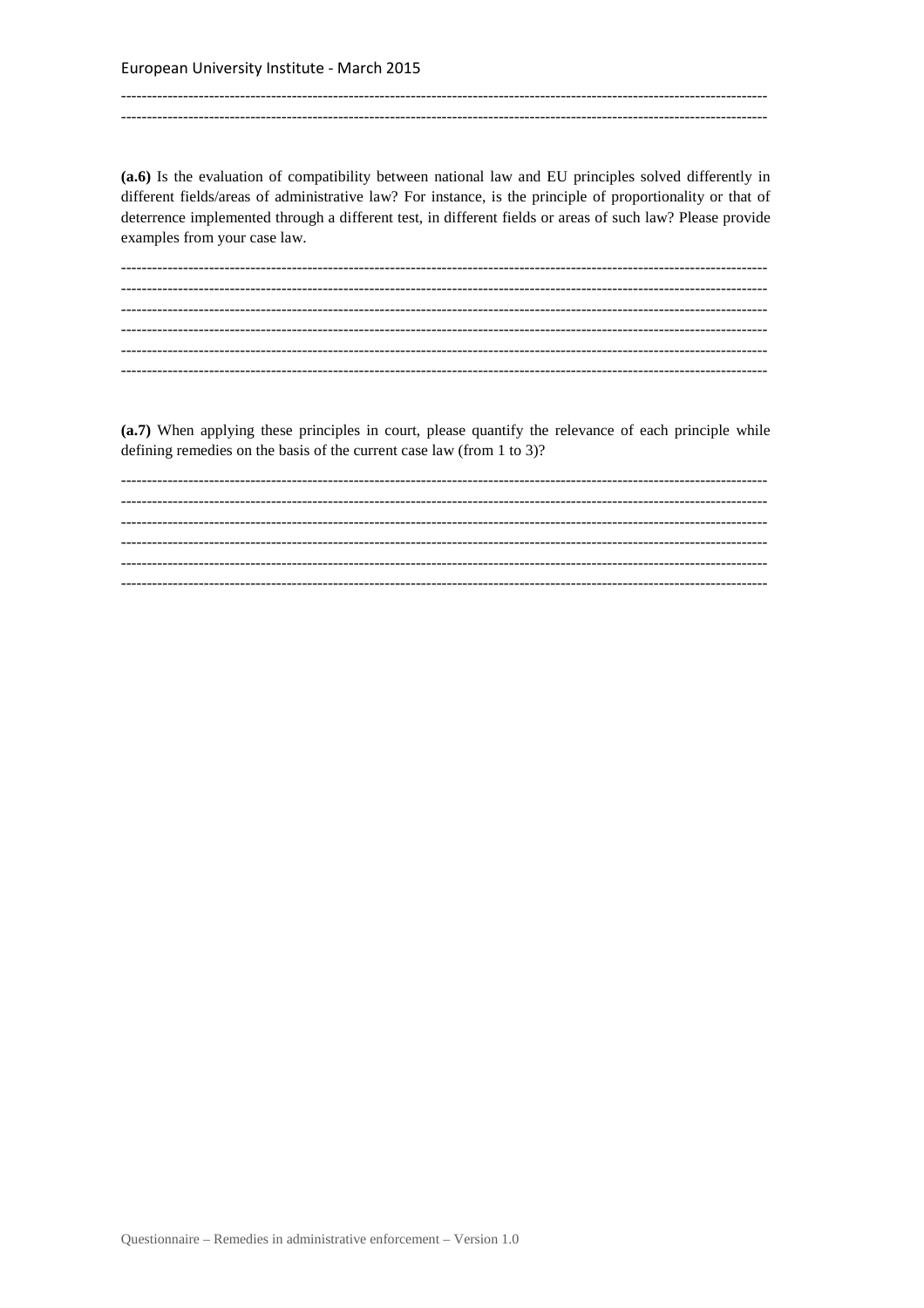## **Part II**

## **Choice of remedies and escalation of sanctions.**

#### **Choice of remedies**

 $\overline{a}$ 

**Q1.** Where the national administrative court can select remedies within a predefined legislative menu, are the principles of effectiveness, proportionality and dissuasiveness considered and applied, or presumed to have been taken already into consideration by the legislator? (See Case C-54/07,  $Feyn^{22}$ , see also Geneva Convention, at Art 31(1)])

**(a.)** What are the essential elements to be taken into account in selecting the appropriate remedy?

**(b.)** How do the principles affect the choice between remedies?<sup>23</sup>

For example is the choice between a fine, an injunction, entry ban or deprivation of liberty influenced by proportionality and/or dissuasiveness? If so explain in what way ( does the judge have to choose the least burdensome sanction first?). [See for instance, Recast Reception Directive (2013/33), at Art. 8 and Art. 9; Recast Qualification Directive (2011/95), at Art. 12].

----------------------------------------------------------------------------------------------------------------------------- -----------------------------------------------------------------------------------------------------------------------------  $-1.1$ ----------------------------------------------------------------------------------------------------------------------------- -----------------------------------------------------------------------------------------------------------------------------  $-1.1$ 

**(c.)** Is there a difference in the choice of remedies if the infringement relates to the violation of a fundamental right as distinct from an ordinary right, which is not included in the Charter? What are the main sanctions used by the judge in order to justify the choice of remedies? (e.g. seriousness of the breach, impact on victim recidivism etc.)

----------------------------------------------------------------------------------------------------------------------------- ----------------------------------------------------------------------------------------------------------------------------- -----------------------------------------------------------------------------------------------------------------------------

<sup>22</sup> Case C-54/07,Firma Feryn NV, para.39: "If it appears appropriate to the situation at issue in the main proceedings, those sanctions may, where necessary, include a finding of discrimination by the court or the competent administrative authority in conjunction with an adequate level of publicity, the cost of which is to be borne by the defendant. They may also take the form of a prohibitory injunction, in accordance with the rules of national law, ordering the employer to cease the discriminatory practice, and, where appropriate, a fine. They may, moreover, take the form of the award of damages to the body bringing the proceedings."

<sup>23</sup> See Texdata C-418/11, para 52: " In that respect, measures provided for under national legislation must not exceed the limits of what is appropriate and necessary in order to attain the objectives legitimately pursued by the legislation in question: **where there is a choice between several appropriate measures**, recourse must be had to the least onerous, and the disadvantages caused must not be disproportionate to the aims pursued (see, to that effect, Joined Cases C-379/08 and C-380/08 *ERG and Others* [2010] ECR I-2007, paragraph 86, and Case C-210/10 *Urbán* [2012] ECR, paragraph 24)."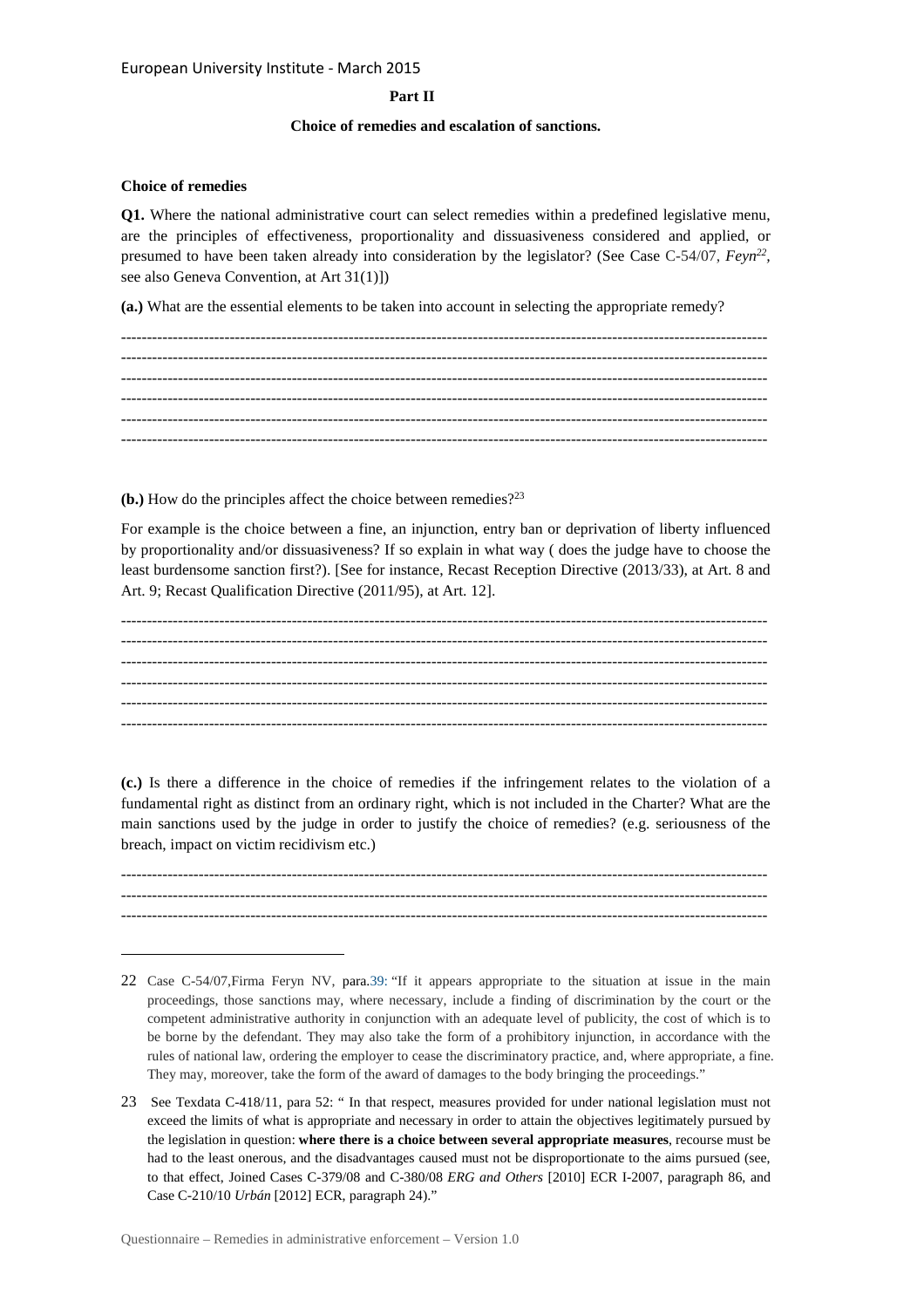----------------------------------------------------------------------------------------------------------------------------- ----------------------------------------------------------------------------------------------------------------------------- -----------------------------------------------------------------------------------------------------------------------------

**(d.)** Does the identity of the defendant (whether the public administration or a private party, a firm or an individual) affect the choice of remedy by the national court? E.g, is the principle of proportionality applied differently when the State is a defendant? Is the principle of dissuasiveness applied differently in such circumstances?

----------------------------------------------------------------------------------------------------------------------------- ----------------------------------------------------------------------------------------------------------------------------- ----------------------------------------------------------------------------------------------------------------------------- ----------------------------------------------------------------------------------------------------------------------------- ----------------------------------------------------------------------------------------------------------------------------- -----------------------------------------------------------------------------------------------------------------------------

#### **Escalation of remedies**

## **Definition of escalation:**

Escalation implies the possibility to use 'stronger' remedies when previous remedies have failed. (e.g: A polluter has been fined, but continues polluting so that an injunction to stop polluting or to suspend the activity, might follow the fine; an individual sanctioned for defamatory or discriminatory statements, or conduct related to employment continues this discriminatory conduct, see ACCEPT case).

**Note**: the distinction between two following forms of escalation for the same infringement:

- a. Escalation within the same type of sanction;
- b. Escalation through a combination of different sanctions.

## **Q2.** Escalation within the same sanction

**(a.)** When there is a persistent infringement can the judge escalate the sanction in relation to the same violation, where the original sanction has not been complied with (e.g. increase the amount of the fine, transform an injunction that temporarily stops the activity into a permanent injunction closing down the activity, etc.)?

----------------------------------------------------------------------------------------------------------------------------- ----------------------------------------------------------------------------------------------------------------------------- ----------------------------------------------------------------------------------------------------------------------------- ----------------------------------------------------------------------------------------------------------------------------- ----------------------------------------------------------------------------------------------------------------------------- -----------------------------------------------------------------------------------------------------------------------------

**(b.)** Can the escalating power be exercised by the court even without an explicit legal statutory provision? Does the power of the judge to escalate apply to every type of sanction in the same way? Or are there differences between fines, injunctions, declarations and other types of remedies?

----------------------------------------------------------------------------------------------------------------------------- ----------------------------------------------------------------------------------------------------------------------------- -----------------------------------------------------------------------------------------------------------------------------  $-1-\frac{1}{2}$ ----------------------------------------------------------------------------------------------------------------------------- -----------------------------------------------------------------------------------------------------------------------------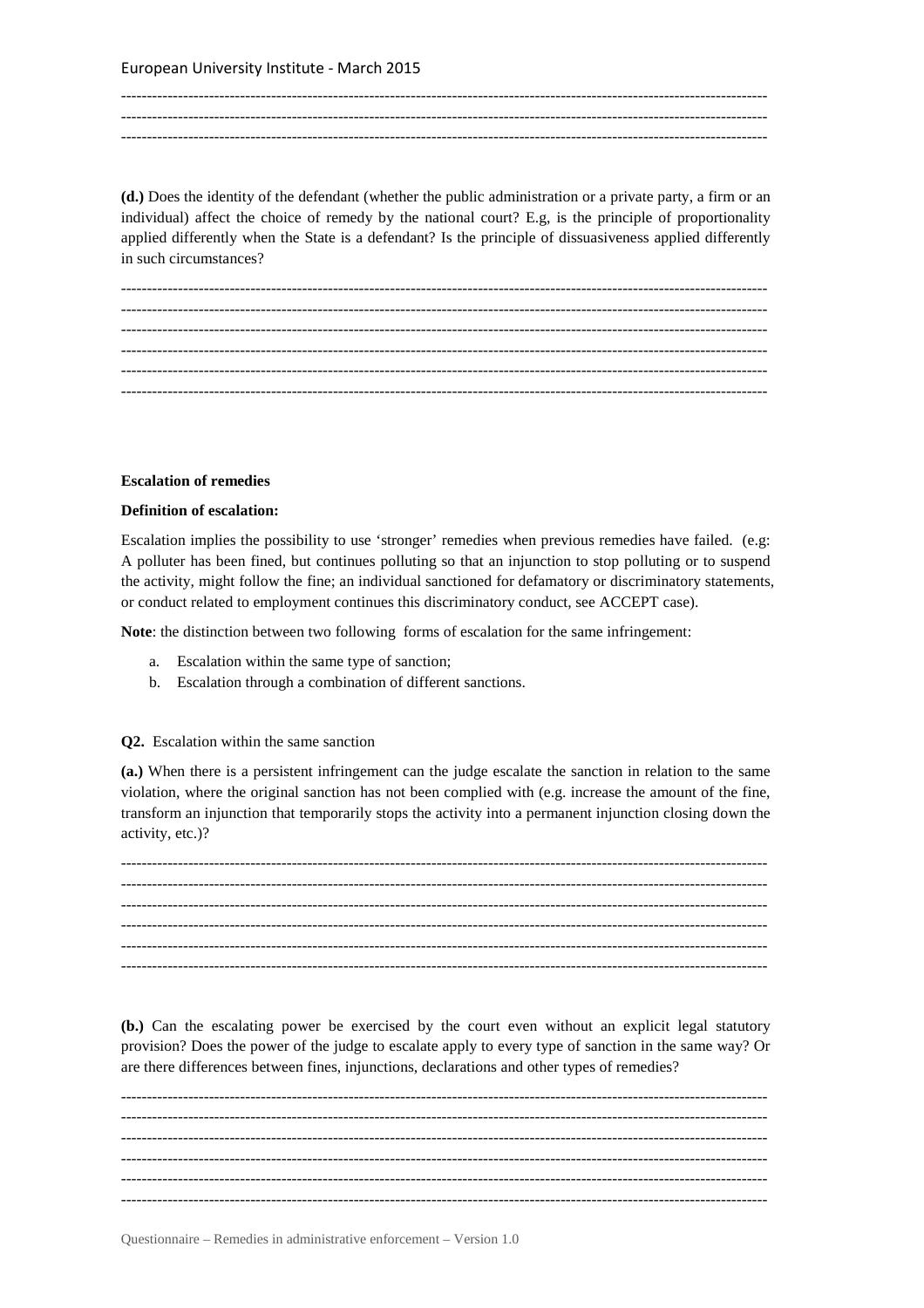**(c.)** How do the principles of effectiveness, proportionality and dissuasiveness affect the possibility to escalate sanctions?

*Example:* In case of a third country national (TCN) staying illegally in the country, Directive 2008/115 provides for a detailed procedure for the removal of the TCN (in part. Arts 6-8). The different stages of removal vary depending on whether the TCN accepts to be voluntary returned or not, usually starting with the return decision and culminating with the removal, and possibly accompanied by an entry ban whose length is variable (Art. 11). What are the different stages in the removal procedure established by your country? Do these include coercive measures (e.g. custody or other deprivation of liberty measures)? Do they require gradual escalation? Is the escalation and the choice of the escalation determined by the principle of proportionality? For instance do courts use the principle of proportionality to check if there are alternative measures less coercive than deprivation of liberty ? What elements does the court take into account in the balancing exercise, e.g. risk of absconding, severe crime, terrorism related crimes. In case the national legislation does not define detention/deprivation of liberty as a last resort measure, how do the national courts approach this?

*Example*: In the case of a TCN illegally staying in the country who was taken in custody, being suspect of a severe crime, or terrorism related acts, do the stages in the removal procedure need to be strictly followed? Or can the administration/court, for reasons of effectiveness, bypass a step in the escalating measures?

----------------------------------------------------------------------------------------------------------------------------- ----------------------------------------------------------------------------------------------------------------------------- ----------------------------------------------------------------------------------------------------------------------------- ----------------------------------------------------------------------------------------------------------------------------- ----------------------------------------------------------------------------------------------------------------------------- -----------------------------------------------------------------------------------------------------------------------------

**Q3.** Escalation between different sanctions within administrative enforcement

**(a.)** In case of a persistent infringement can the judge escalate the sanctions in relation to the same violation where the original sanction has not been complied with (e.g. move from a fine to an injunction)

**(b.)** Can the escalating power be exercised even without an explicit legal statutory provision? Does the power of the judge to escalate apply to every sanction in the same way? Or is there a difference between fines, injunctions, declarations and other types of remedies?

----------------------------------------------------------------------------------------------------------------------------- ----------------------------------------------------------------------------------------------------------------------------- ----------------------------------------------------------------------------------------------------------------------------- ----------------------------------------------------------------------------------------------------------------------------- ----------------------------------------------------------------------------------------------------------------------------- -----------------------------------------------------------------------------------------------------------------------------

**(c.)** How do the principles of effectiveness, proportionality and dissuasiveness affect this power?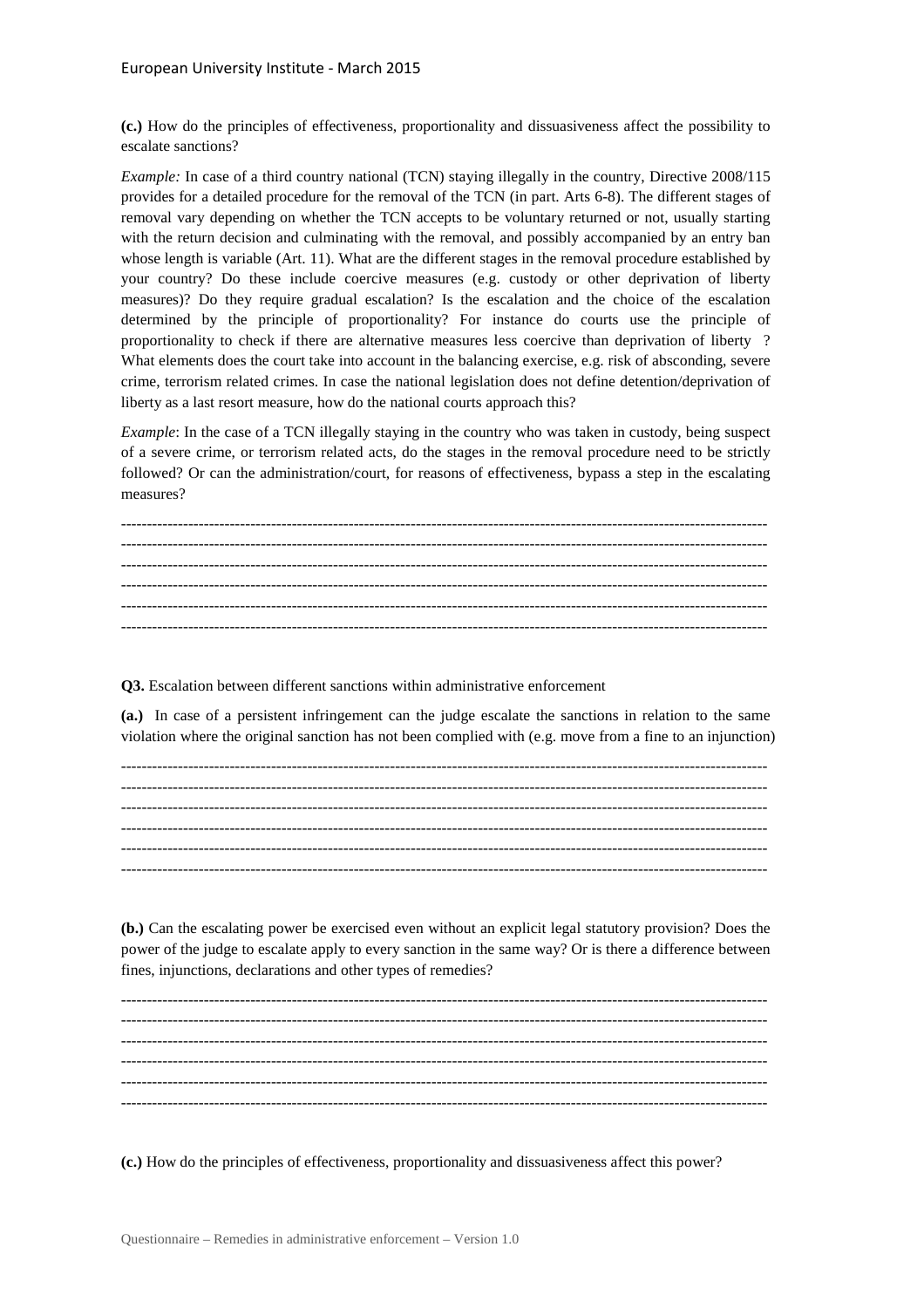(d.) Can the Rapporteur provide examples of how proportionality has contributed in defining the sequence of remedies modifying that provided by the legal framework? When, for example, has the escalation been considered in violation of proportionality because "progressivity" of sanctions has been lacking?

(e.) Can the Rapporteur provide examples of changes in legislation concerning administrative remedies, to comply with the principle of proportionality that have been favoured by judicial practices?

(f.) Can the Rapporteur provide examples of changes in legislation concerning administrative remedies to comply with the principle of dissuasiveness promoted by judicial practices?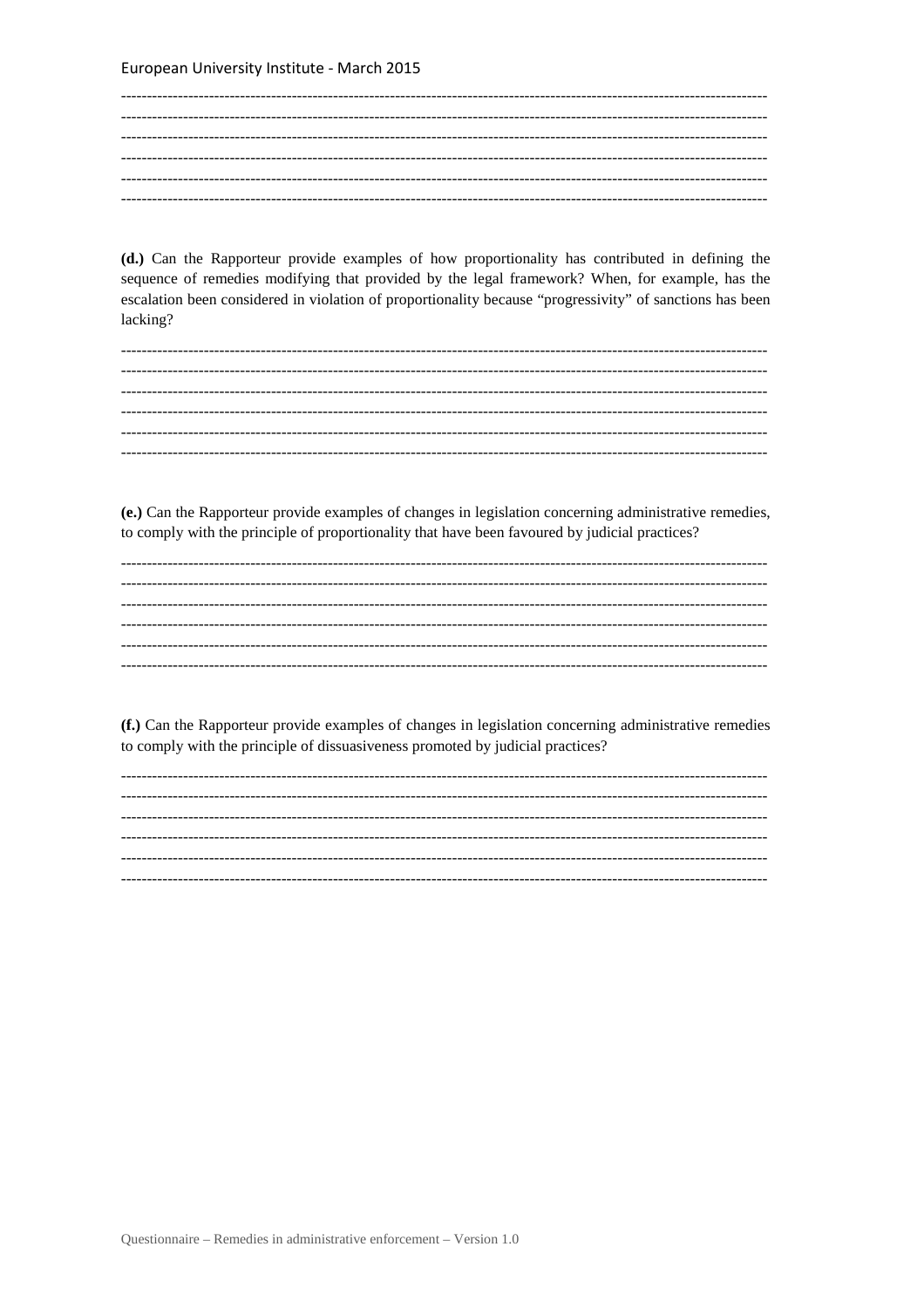## **Part III**

## **Combination or heap of remedies within administrative enforcement.**

In the previous section of this questionnaire choice of remedies by national courts has been analysed. In this section we would like the Rapporteur to examine the possibility (and limits) of combining various remedies within the same type of enforcement.

#### **(Q.1)** Can different remedies addressing the same infringement be combined/associated?

*Example:* a company produces food potentially dangerous to health. The danger materializes. Is it possible ( at the same time) to fine the company, to suspend the activity and to order a change in the production process? Can these remedies and sanctions be combined in a single case scenario?

*Example*: a company does not comply with the permit delivered by authorities. Do authorities have different escalating remedies? Do authorities have to comply with a specific scale of measures or do they have a large margin of appreciation as regard the level of action (for instance by directly adopt a suspension of the permit or even the cancellation of the permit)?

*Example*: The Return Directive provides that an entry ban should automatically be issued with the removal order; the length of the entry ban has to be established by the national authorities, depending on the circumstances of the case. What are the circumstances commonly considered by the national courts in your country? (Art. 11(2) Return Directive - The length of the entry ban shall be determined with due regard to all relevant circumstances of the individual case and shall not in principle exceed five years. It may however exceed five years if the third-country national represents a serious threat to public policy, public security or national security.)

----------------------------------------------------------------------------------------------------------------------------- ----------------------------------------------------------------------------------------------------------------------------- ----------------------------------------------------------------------------------------------------------------------------- -----------------------------------------------------------------------------------------------------------------------------

*Example*: What about in the case of discriminatory conduct of the employer related to the hiring or working environment based on sexual orientation, gender, age criteria?

----------------------------------------------------------------------------------------------------------------------------- ----------------------------------------------------------------------------------------------------------------------------- ----------------------------------------------------------------------------------------------------------------------------- ----------------------------------------------------------------------------------------------------------------------------- ----------------------------------------------------------------------------------------------------------------------------- -----------------------------------------------------------------------------------------------------------------------------

**(Q.2)** If remedies can be combined, how do the principles of effectiveness, proportionality, and dissuasiveness, influence the choice of 'if' and 'how', the court should combine such remedies?

**(a.)** How does effectiveness affect the combination of remedies? For example can an affirmative injunction to clean the site be combined with an order prohibiting the use of certain pollutants? Could injunctions combine suspension of permit and injunction to clean the site or a combination of measures including revision of the permit by judges ?

----------------------------------------------------------------------------------------------------------------------------- -----------------------------------------------------------------------------------------------------------------------------  $-1-\frac{1}{2}$  $-1-\frac{1}{2}$ ----------------------------------------------------------------------------------------------------------------------------- -----------------------------------------------------------------------------------------------------------------------------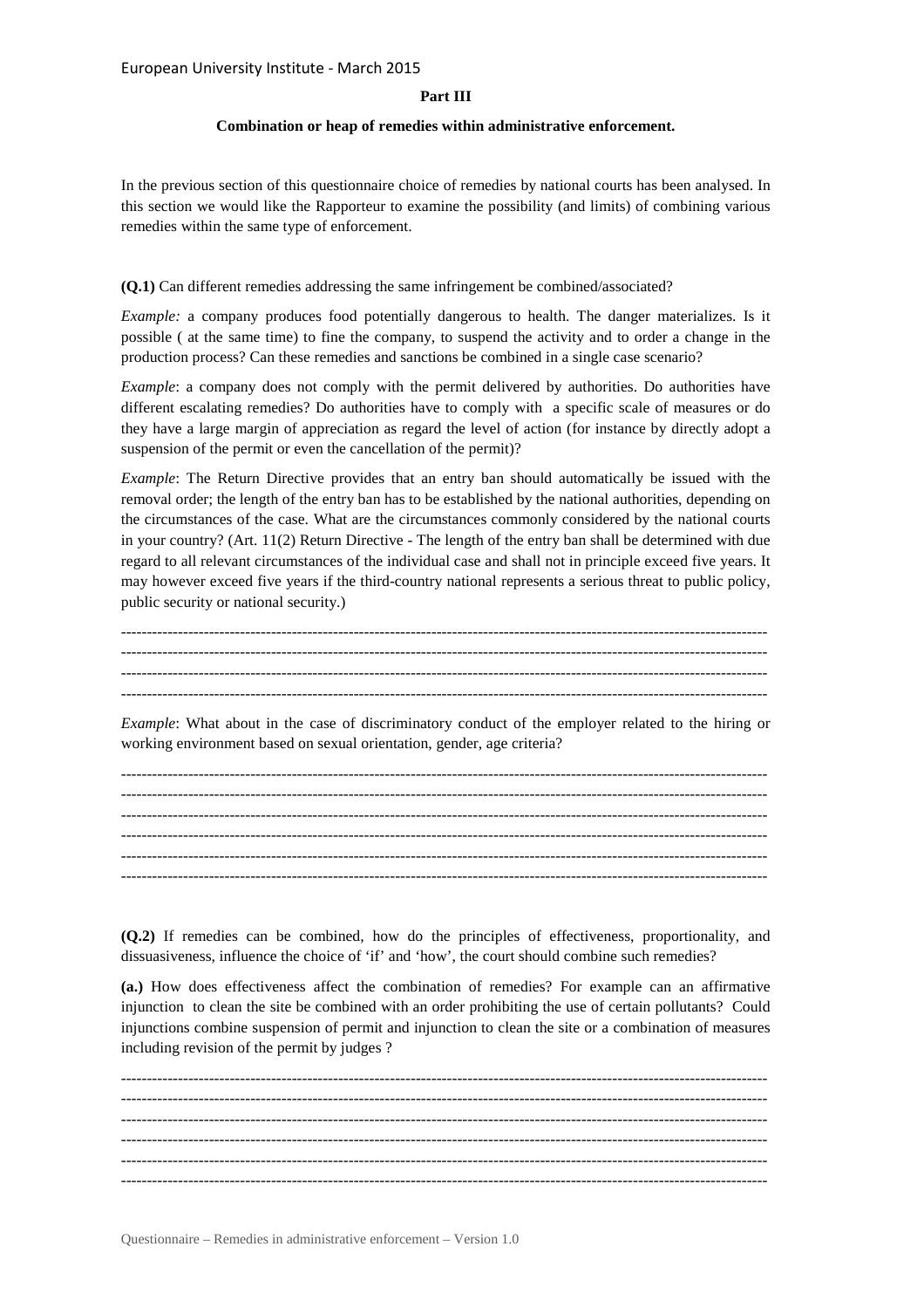**(b.)** How does proportionality affect the combination of remedies? For example can administrative fines and court injunctions be imposed on the same occasion and/or sequentially in the same case? What are the limits to this type of approach on the basis of national current case law?

**(c.)** How does dissuasiveness affect the combination of remedies? What are the limits to this type of approach of the basis of national current case law?

----------------------------------------------------------------------------------------------------------------------------- ----------------------------------------------------------------------------------------------------------------------------- ----------------------------------------------------------------------------------------------------------------------------- ----------------------------------------------------------------------------------------------------------------------------- -----------------------------------------------------------------------------------------------------------------------------  $-1.1$ 

**(Q.3)** How does the criminal nature or aspect of the sanction affect the possibility to heap different remedies? Here we assume that the administrative court can also administer criminal sanctions.

*Scenario 1:* **the fine is criminal in nature but the injunction is not.** Is this type of combination between different remedies possible in your system? Do judges consider the three principles when determining what the combination should be? For example does the principle of proportionality apply differently if the two sanctions are administrative or if one is criminal and the other is administrative?

*Scenario 2:* **both fine and injunction are of a criminal nature.** Is it then possible for the judge to impose both sanctions? Does the principle *'ne bis in idem'* preclude the use of multiple sanctions? What are the limits regarding the principle of ne bis in idem (Art. 4 of Protocol No. 7 of the ECHR)?

----------------------------------------------------------------------------------------------------------------------------- ----------------------------------------------------------------------------------------------------------------------------- ----------------------------------------------------------------------------------------------------------------------------- ----------------------------------------------------------------------------------------------------------------------------- -----------------------------------------------------------------------------------------------------------------------------  $-1.1$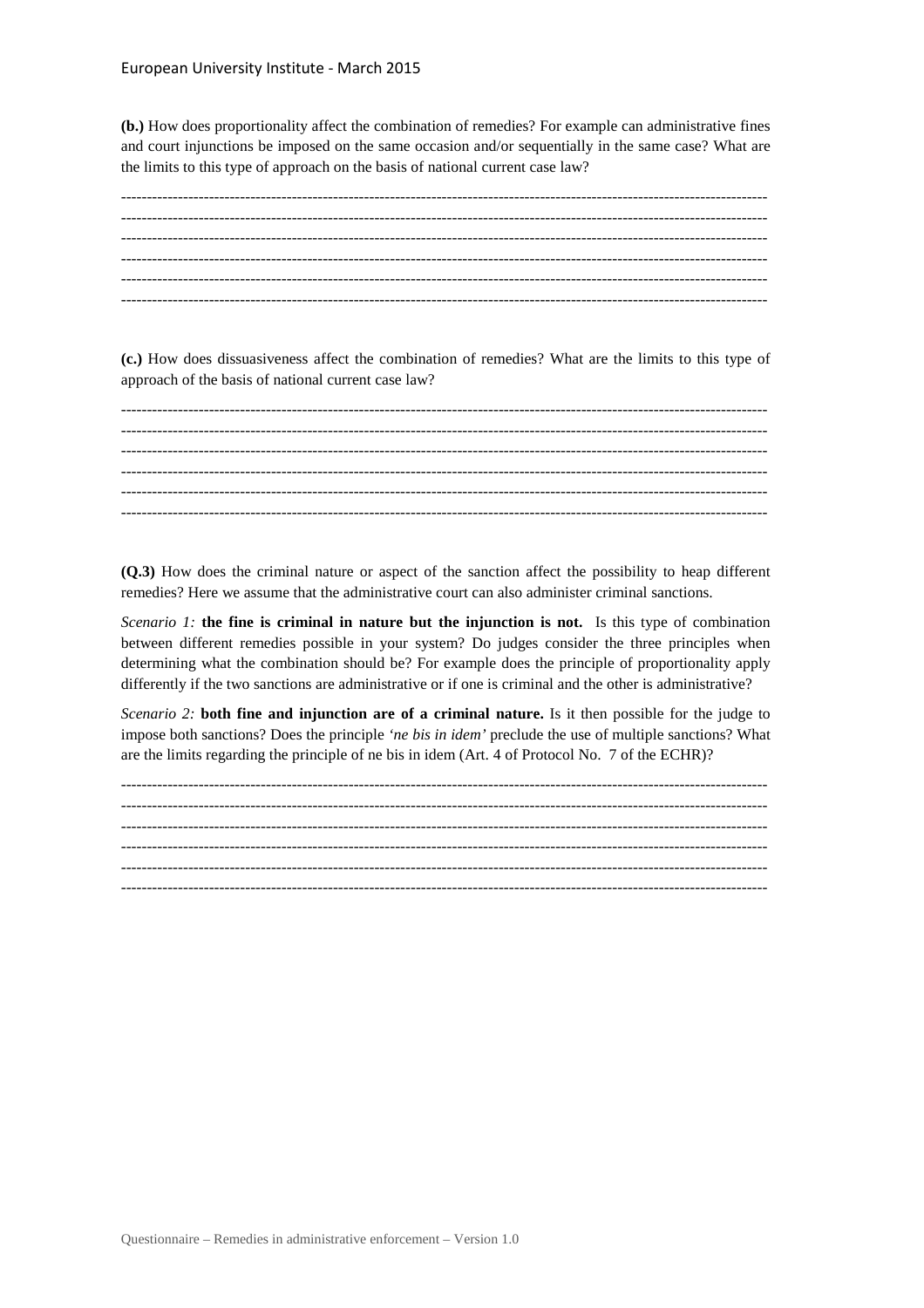## **Part IV**

## **Combining multiple enforcement mechanisms**

In the previous part we consider the possibility of combining remedies within one type of enforcement ( civil, criminal, administrative). We now move to a scenario where the potential combination concerns remedies and sanctions based on different enforcement mechanisms e.g. combining a criminal and administrative sanction, or public and private enforcement ( for example in competition law injunctions and damages). The combination of different enforcement mechanisms generally presuppose the operations of different courts. However in some instance the same court can administer remedies based on different enforcement mechanisms.

**(Q.1)** Is it possible that the same infringement has different, multiple consequences in the field of criminal and administrative law? Can multiple enforcement mechanisms be combined? What are the limits, if any?

**(Q.2)** Does your legal order foresee a combination of remedies to be imposed by criminal courts and administrative remedies of a criminal nature, (as that term is understood according to the case law of the ECtHR) to be imposed by administrative courts? How do the principles affect such combination? For example, does the principle of proportionality induce judges to use administrative rather than criminal sanctions? Fines rather than imprisonment?

----------------------------------------------------------------------------------------------------------------------------- ----------------------------------------------------------------------------------------------------------------------------- ----------------------------------------------------------------------------------------------------------------------------- ----------------------------------------------------------------------------------------------------------------------------- -----------------------------------------------------------------------------------------------------------------------------  $-1.1$ 

**(Q.3)** When the violation has already been established by a criminal court, does the administrative court have to take that into account, when defining the appropriate remedy? For example would the proportionality principle imply the reduction of a criminal fine if the activity has been suspended by an administrative injunction?